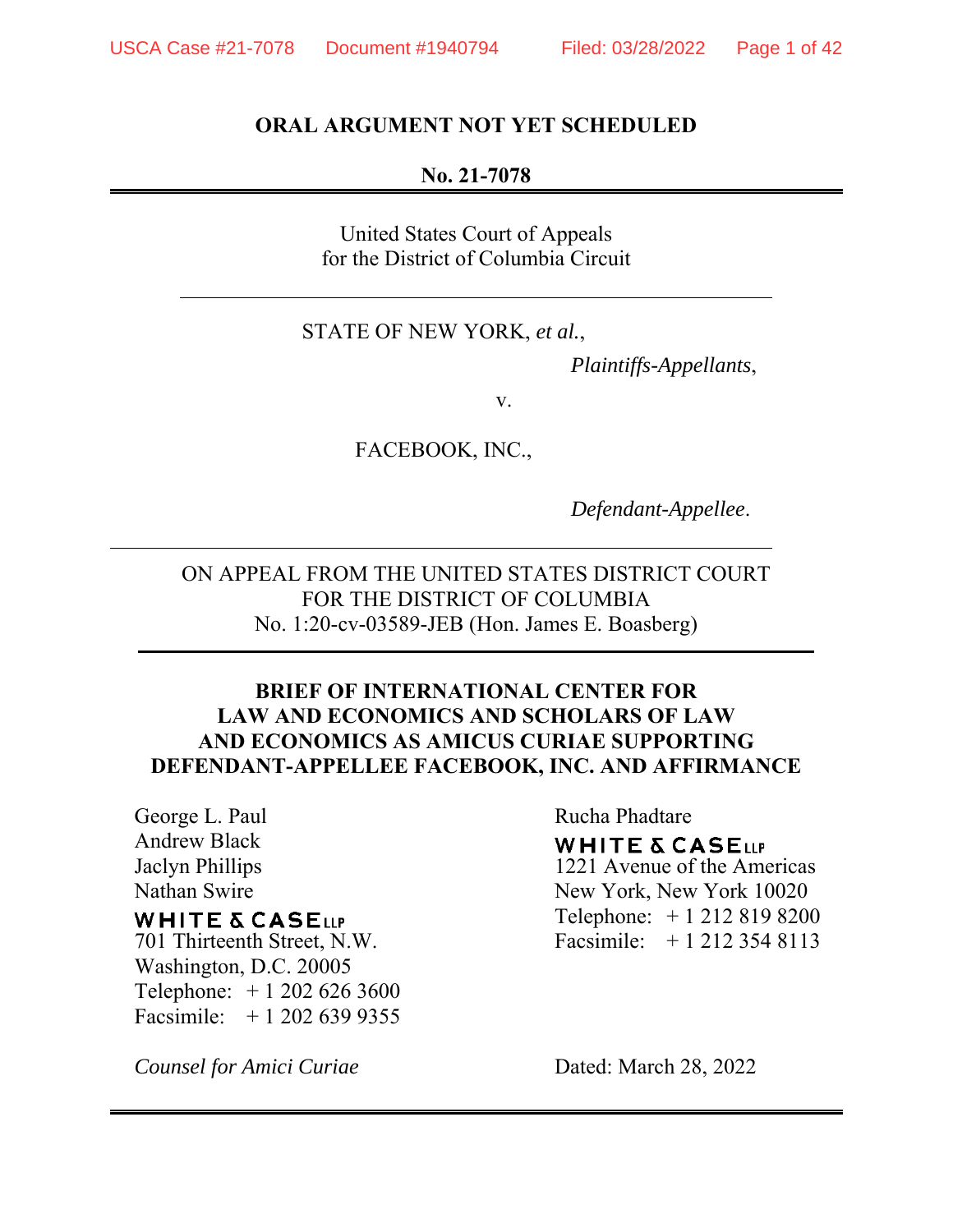## **CERTIFICATE AS TO PARTIES, RULINGS, AND RELATED CASES**

Pursuant to Circuit Rule 28(a)(1), counsel for *amicus curiae* certifies as follows:

#### **A. Parties and** *Amici*

Except for the following, all parties, intervenors, and *amici* appearing before

the District Court and in this Court are listed in the Brief for Defendant-Appellee

Facebook, Inc.:

\*Affiliations for identification purposes only

- International Center for Law and Economics
- Henry N. Butler Henry G. Manne Chair in Law and Economics and Executive Director of the Law & Economics Center, Antonin Scalia Law School, George Mason University
- Richard A. Epstein Laurence A. Tisch Professor of Law at New York University School of Law, the Peter and Kirstin Bedford Senior Lecturer at the Hoover Institution, and the James Parker Hall Distinguished Service Professor of Law Emeritus at the University of Chicago
- Thomas Hazlett H.H. Macaulay Endowed Professor of Economics and Director of the Information Economy Project, Clemson University
- Justin (Gus) Hurwitz Professor of Law and Menard Director of the Nebraska Governance and Technology Center, University of Nebraska College of Law
- Jonathan Klick Charles A. Heimbold, Jr. Professor of Law, University of Pennsylvania Carey Law School; Erasmus Chair of Empirical Legal Studies, Erasmus University Rotterdam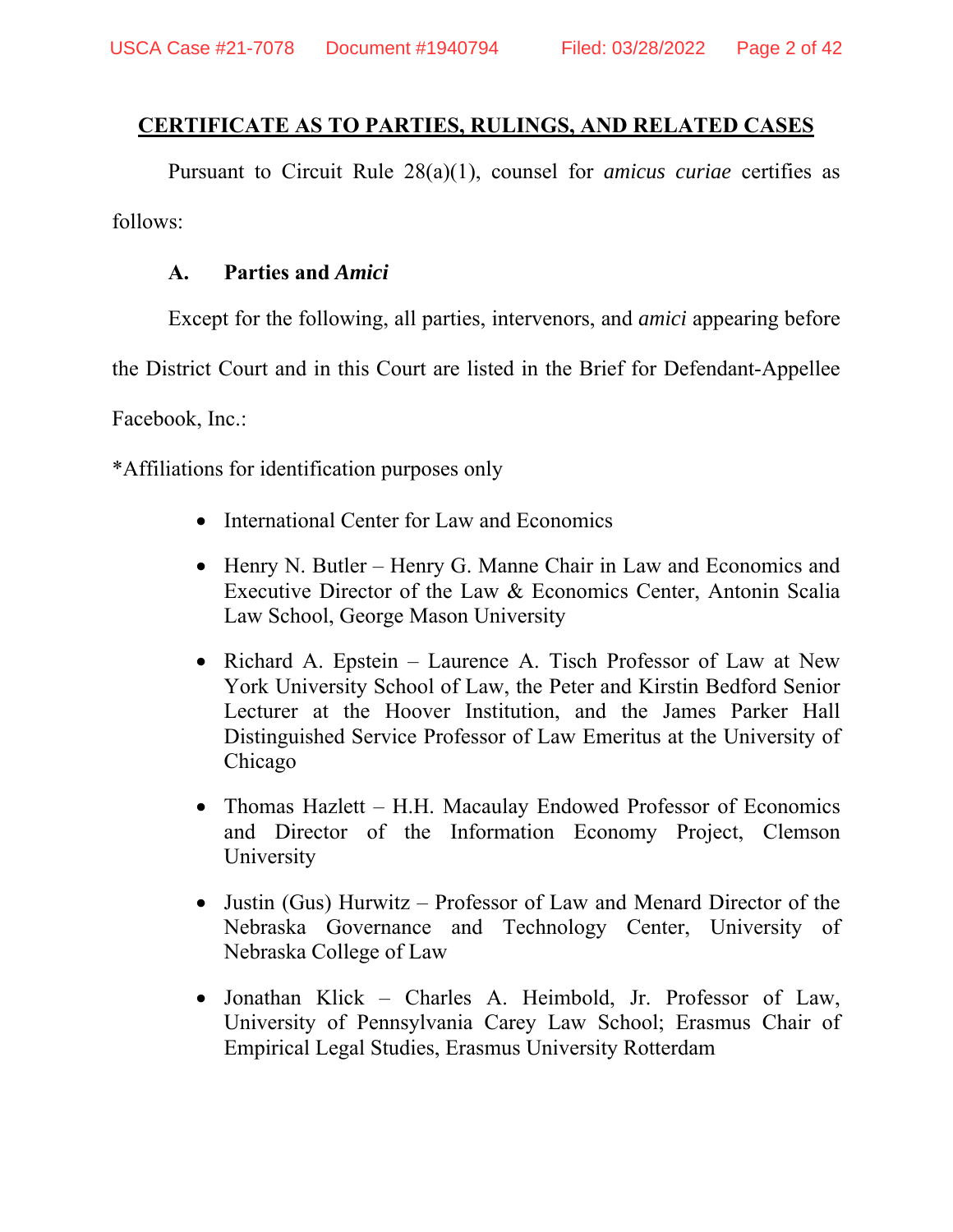- Thomas A. Lambert Wall Chair in Corporate Law and Governance and Professor of Law, University of Missouri Law School
- Daniel Lyons Professor of Law, Boston College Law School
- Geoffrey A. Manne President and Founder, International Center for Law & Economics, Distinguished Fellow Northwestern University Center on Law, Business & Economics
- Alan J. Meese Ball Professor of Law, Co-Director, Center for the Study of Law and Markets, William & Mary Law School
- Paul H. Rubin Samuel Candler Dobbs Professor of Economics Emeritus, Emory University
- Michael Sykuta Associate Professor of Economics and Executive Director of Financial Research Institute, University of Missouri Division of Applied Social Sciences
- John Yun Associate Professor of Law and Deputy Executive Director of the Global Antitrust Institute, Antonin Scalia Law School, George Mason University

#### **B. Rulings Under Review**

References to the rulings at issue in the appeal are listed in the Brief for

Defendant-Appellee Facebook, Inc.

#### **C. Related Cases**

*FTC v. Meta Platforms, Inc.*, No. 1:20-cv-03590, pending before the United

States District Court for the District of Columbia.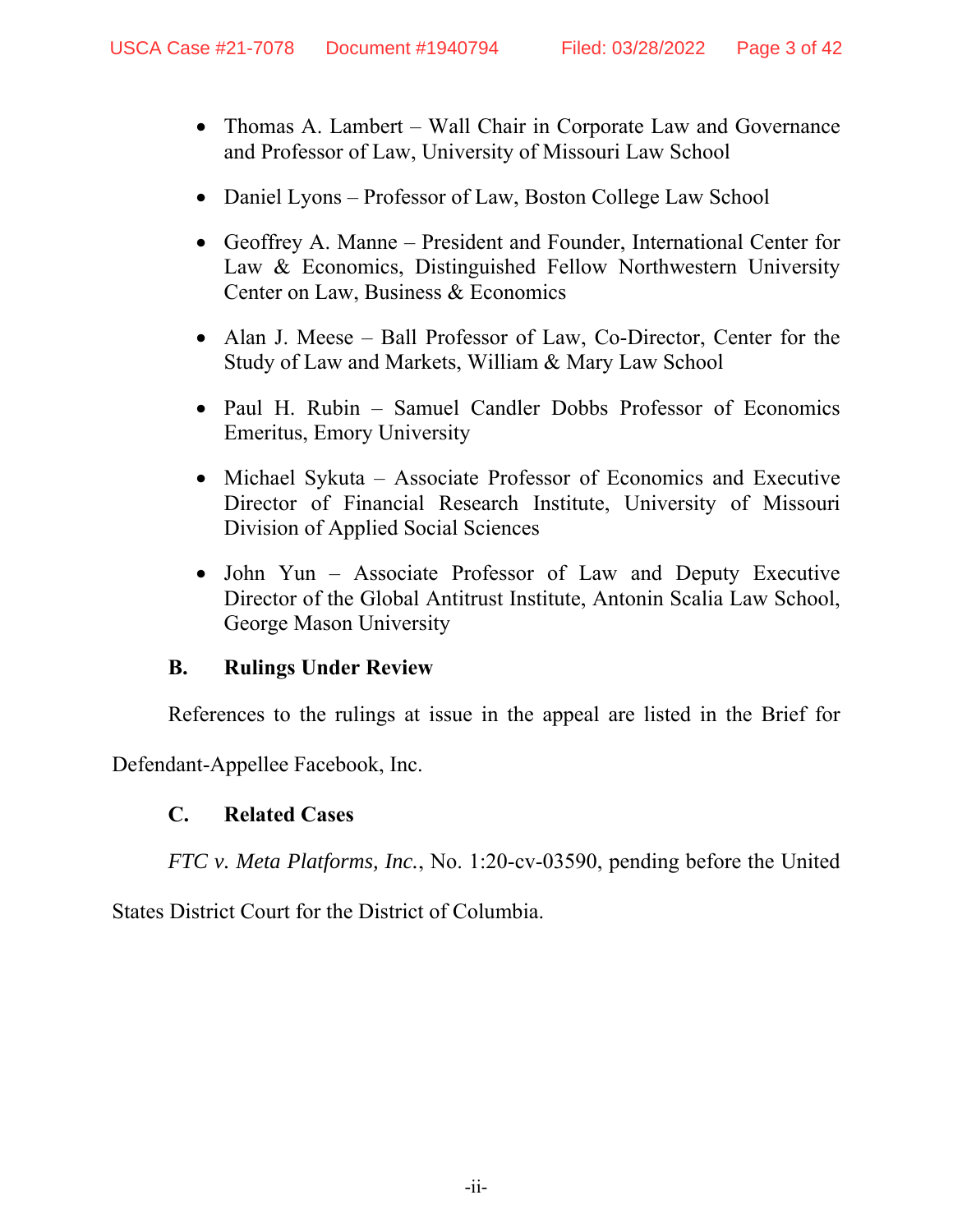# **CORPORATE DISCLOSURE STATEMENT**

The International Center for Law & Economics states that there is no parent corporation or any publicly held corporation that owns 10% or more of its stock.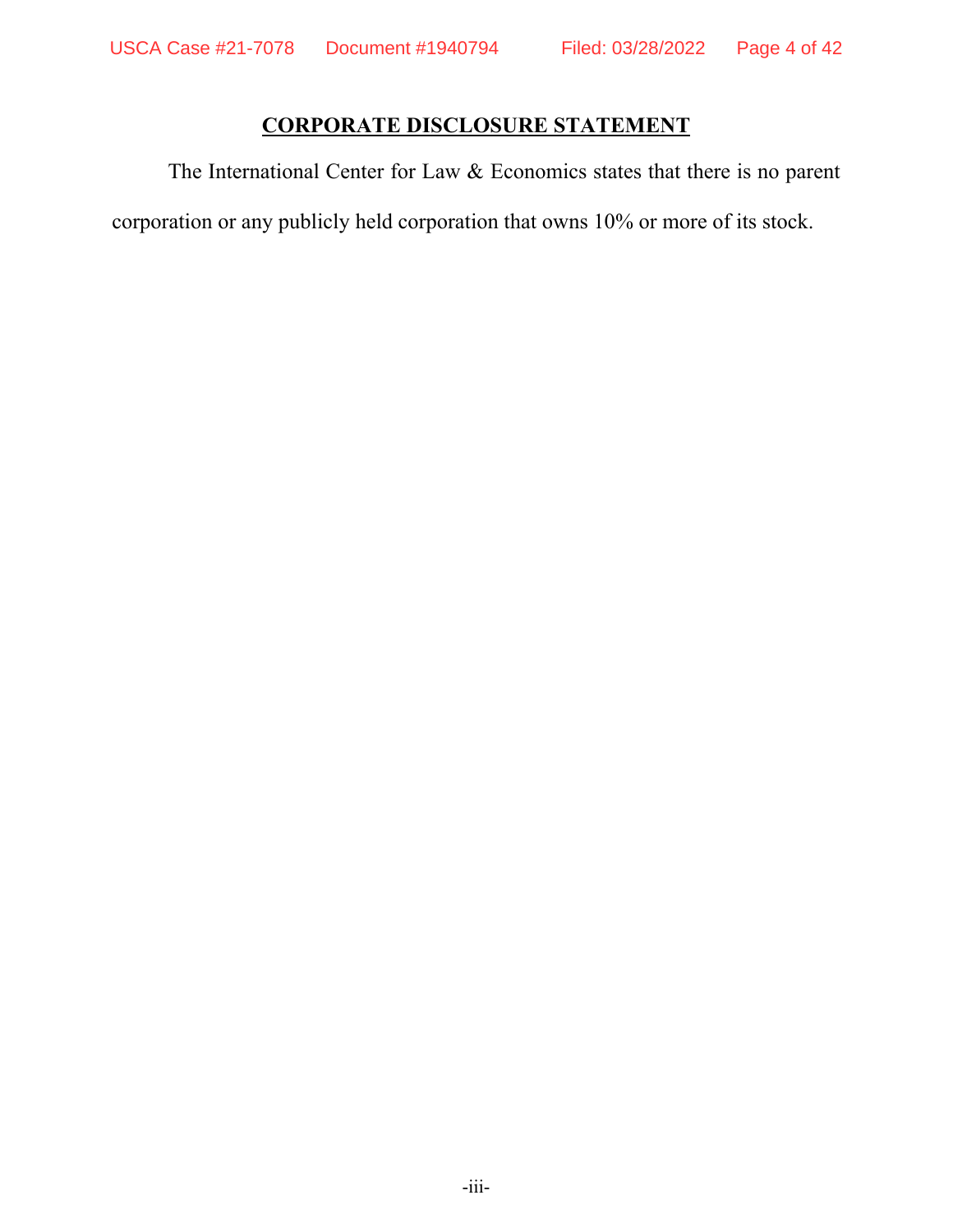# **TABLE OF CONTENTS**

| CERTIFICATE AS TO PARTIES, RULINGS, AND RELATED CASES  i |                |                                                                                                                                                                                                                 |  |  |  |
|----------------------------------------------------------|----------------|-----------------------------------------------------------------------------------------------------------------------------------------------------------------------------------------------------------------|--|--|--|
|                                                          | $\mathsf{A}$ . |                                                                                                                                                                                                                 |  |  |  |
|                                                          | <b>B.</b>      |                                                                                                                                                                                                                 |  |  |  |
|                                                          | $\mathbf{C}$ . |                                                                                                                                                                                                                 |  |  |  |
|                                                          |                |                                                                                                                                                                                                                 |  |  |  |
|                                                          |                |                                                                                                                                                                                                                 |  |  |  |
|                                                          |                |                                                                                                                                                                                                                 |  |  |  |
|                                                          |                |                                                                                                                                                                                                                 |  |  |  |
|                                                          |                |                                                                                                                                                                                                                 |  |  |  |
| STATEMENT REGARDING AUTHORSHIP, FINANCIAL CONTRIBUTIONS, |                |                                                                                                                                                                                                                 |  |  |  |
|                                                          |                |                                                                                                                                                                                                                 |  |  |  |
|                                                          |                |                                                                                                                                                                                                                 |  |  |  |
| I.                                                       |                | SOUND ECONOMIC REASONING SUPPORTS THE<br>PREVAILING LEGAL RULE THAT EVEN DOMINANT FIRMS<br>HAVE NO ANTITRUST DUTY TO DEAL WITH ACTUAL OR<br>POTENTIAL RIVALS EXCEPT IN EXTREMELY NARROW<br>CIRCUMSTANCES<br>. 5 |  |  |  |
|                                                          | A.             | Allowing economic actors to choose with whom they will deal<br>furthers economic efficiency and promotes consumer welfare5                                                                                      |  |  |  |
|                                                          | <b>B.</b>      | Imposing a duty to deal with one's rivals threatens to reduce                                                                                                                                                   |  |  |  |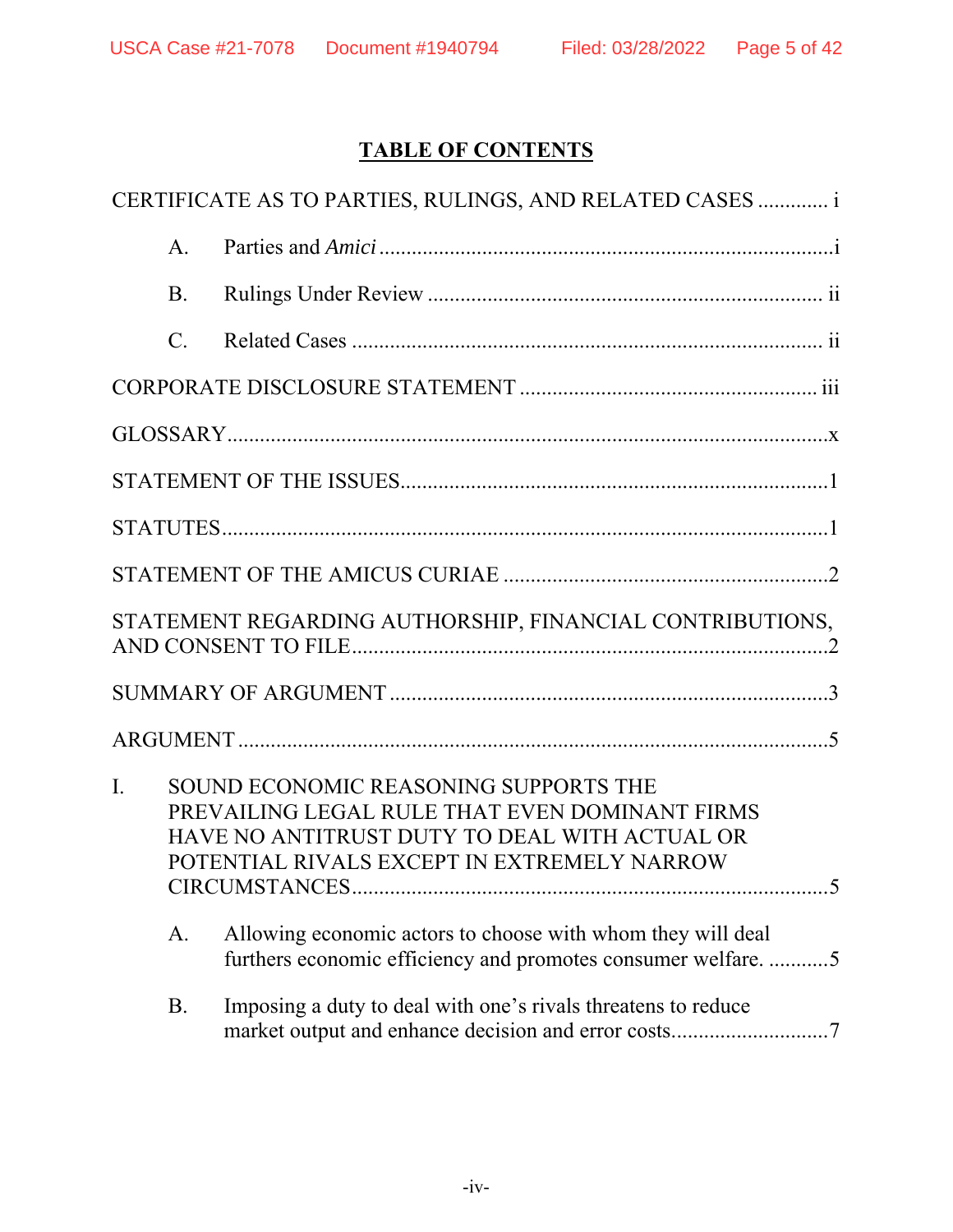| II.  | PRECEDENT THAT SETS THE "OUTER BOUNDARY" OF |                                                                 |     |  |
|------|---------------------------------------------|-----------------------------------------------------------------|-----|--|
|      |                                             | ANTITRUST LIABILITY FOR FAILURE TO DEAL WITH ONE'S              |     |  |
|      |                                             | RIVALS LIKELY WENT TOO FAR AND SHOULD NOT BE                    |     |  |
|      |                                             |                                                                 |     |  |
| III. |                                             | THE DISTRICT COURT CORRECTLY CONCLUDED THAT                     |     |  |
|      |                                             | FACEBOOK'S ALLEGED CONDUCT DID NOT COME WITHIN                  |     |  |
|      |                                             | THE NARROW SET OF CIRCUMSTANCES IN ASPEN SKIING 17              |     |  |
| IV.  | THE DISTRICT COURT USED THE PROPER LEGAL    |                                                                 |     |  |
|      |                                             | FRAMEWORK TO ANALYZE THE STATES' PLATFORM                       |     |  |
|      |                                             |                                                                 | .23 |  |
|      | $\mathbf{A}$ .                              | The Complaint's allegations fall squarely within the refusal to |     |  |
|      | <b>B.</b>                                   | The Court should not adopt the States' pliable, vague standard  | .26 |  |
|      |                                             |                                                                 | .29 |  |
|      |                                             |                                                                 |     |  |
|      |                                             |                                                                 | 31  |  |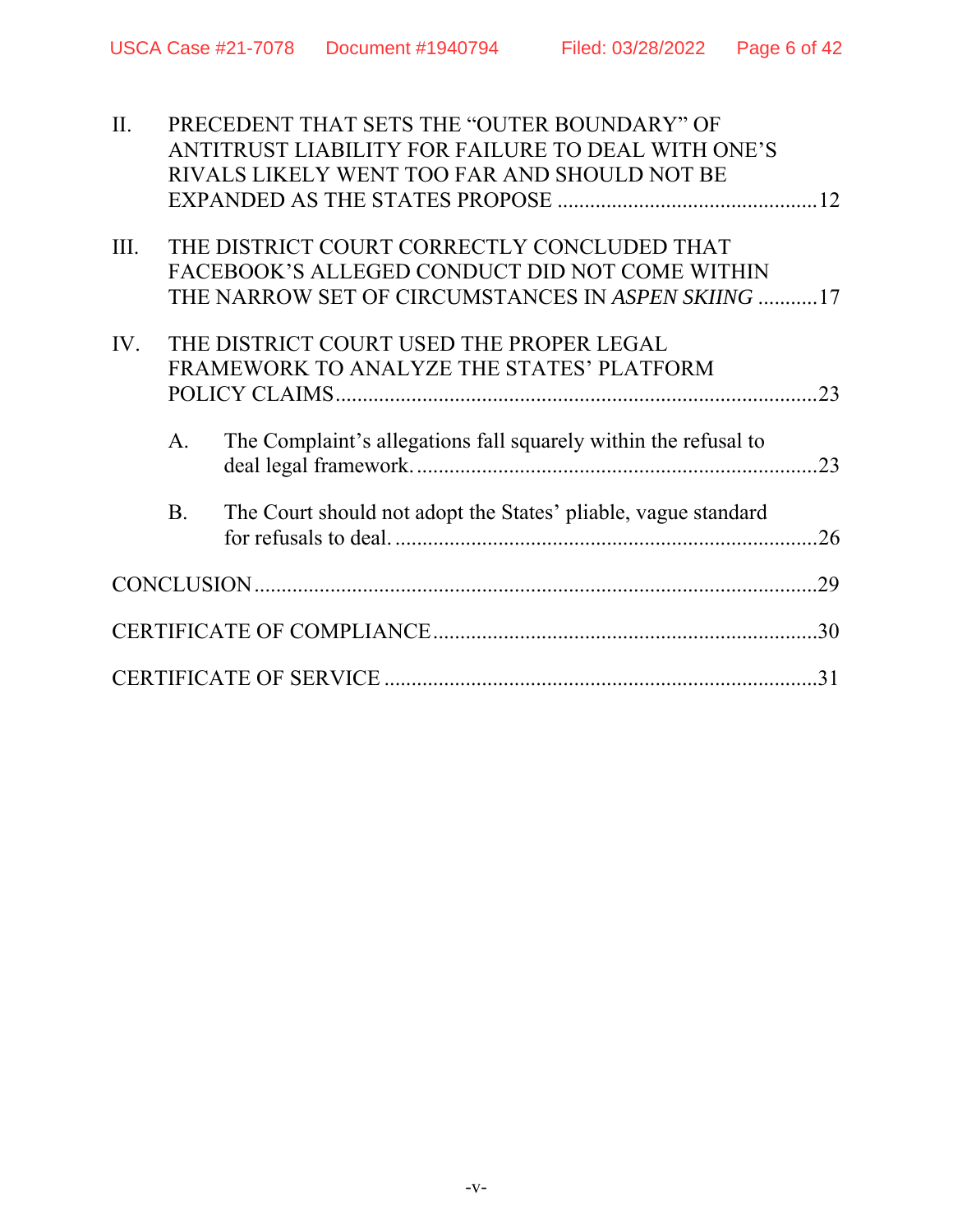# **TABLE OF AUTHORITIES**

# **Page(s)**

# **FEDERAL CASES**

| Aspen Skiing Co. v. Aspen Highlands Skiing Corp.,                       |
|-------------------------------------------------------------------------|
| Barry Wright Corp. v. ITT Grinnell Corp.,                               |
| Brooke Group v. Brown & Williamson Tobacco Corp.,                       |
| Eastman Kodak Co. v. Image Tech. Servs., Inc.,                          |
|                                                                         |
|                                                                         |
|                                                                         |
| Matsushita Elec. Indus. Co. v. Zenith Radio Corp.,                      |
|                                                                         |
| Novell v. Microsoft Corp., 731 F.3d 1064 (10th Cir. 2013) 9, 18, 24, 27 |
| Otter Tail Power Co. v. United States, 410 U.S. 366 (1973) 24, 25, 26   |
| Pac. Bell Tel. Co. v. linkLine Common's, Inc.,                          |
| St. Luke's Hosp. v. ProMedica Health Sys., Inc.,                        |
|                                                                         |
|                                                                         |
| Verizon Commc'ns, Inc. v. Law Offices of Curtis V. Trinko,              |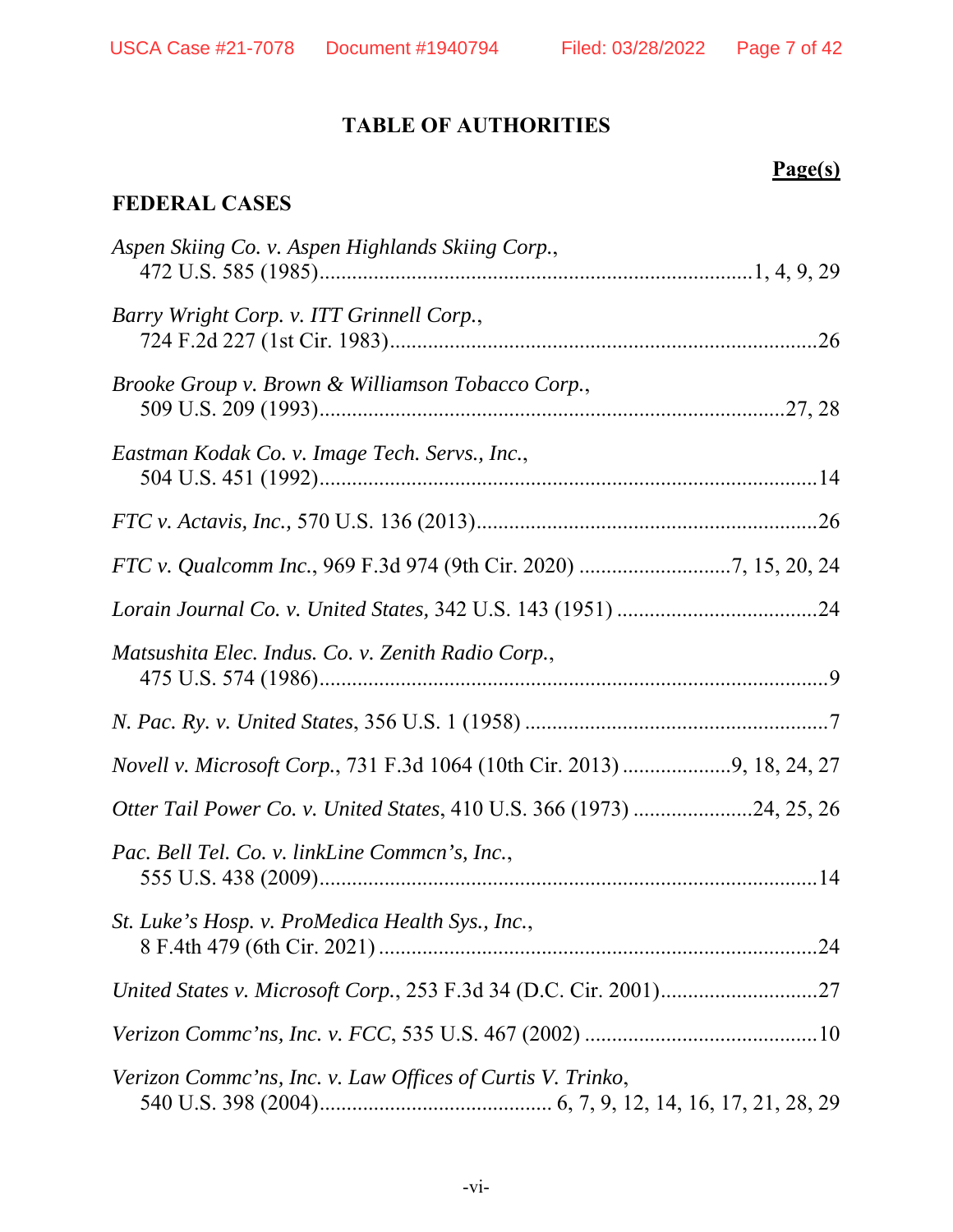# **FEDERAL STATUTES AND REGULATIONS**

| <b>OTHER AUTHORITIES</b>                                                                                                                                                              |
|---------------------------------------------------------------------------------------------------------------------------------------------------------------------------------------|
| Phillip Areeda, Essential Facilities: An Epithet in Need                                                                                                                              |
| Phillip E. Areeda & Herbert J. Hovenkamp, Antitrust Law:<br>An Analysis of Antitrust Principles and Their Application                                                                 |
| Br. of Amici Curiae International Center For Law & Economics<br>and Scholars of Law & Economics Supporting Appellee,<br>FTC v. Qualcomm, 969 F.3d 974 (9th Cir. 2020) (No. 19-16122), |
| Br. of U.S. and FTC as Amici Curiae Supporting Petitioner,<br>Verizon Commc'ns Inc. v. Law Offices of Curtis V. Trinko, LLP,                                                          |
| Br. of U.S. as Amicus Curiae Supporting Appellant, FTC v.<br>Qualcomm, 969 F.3d 974 (9th Cir. 2020) (No. 19-16122),                                                                   |
| Br. of U.S. as Amicus Curiae Supporting Neither Party,<br>Viamedia, Inc. v. Comcast Corp., 951 F.3d 429 (7th Cir. 2018)                                                               |
| Dennis W. Carlton & Ken Heyer, Extraction vs. Extension:<br>The Basis for Formulating Antitrust Policy Towards Single-Firm                                                            |
| Dennis W. Carlton, A General Analysis of Exclusionary Conduct<br>and Refusal to Deal-Why Aspen and Kodak are Misguided,                                                               |
| Frank H. Easterbrook, The Chicago School and Exclusionary                                                                                                                             |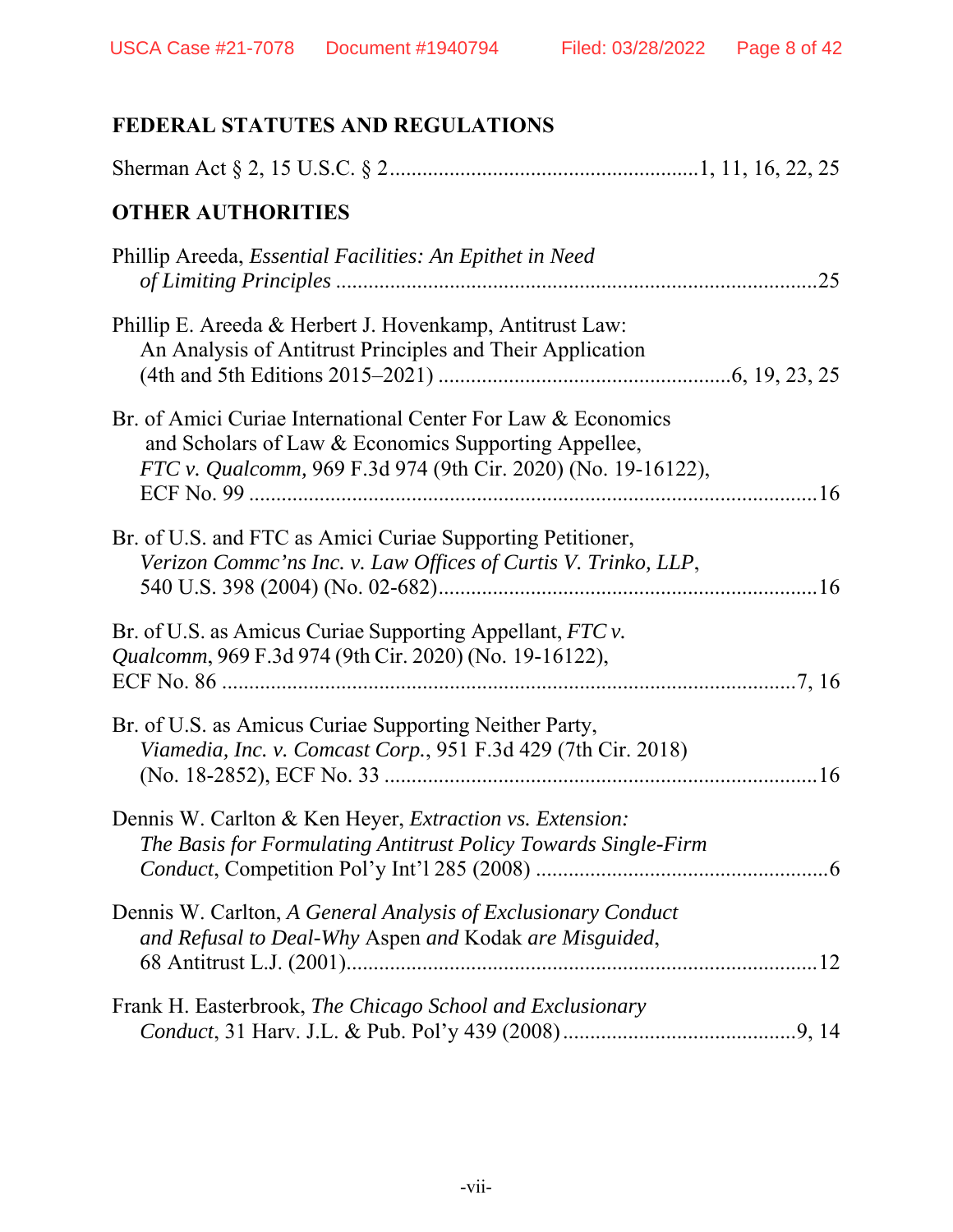| Lindsey Edwards, Douglas Ginsburg, & Joshua Wright,<br>Section 2 Mangled: FTC v. Qualcomm on the Duty to Deal,<br>Price Squeezes, and Exclusive Dealing, 8 J. Antitrust             |
|-------------------------------------------------------------------------------------------------------------------------------------------------------------------------------------|
| Richard A. Epstein, Judge Koh's Monopolization Mania:<br>Her Novel Antitrust Assault Against Qualcomm Is an<br>Abuse of Antitrust Theory, 98 NEB. L. REV. 250 (2019)14, 15          |
|                                                                                                                                                                                     |
|                                                                                                                                                                                     |
| Richard J. Gilbert & Carl Shapiro, An Economic Analysis<br>of Unilateral Refusals to License Intellectual Property,                                                                 |
| Herbert J. Hovenkamp, The Monopolization Offense, 61                                                                                                                                |
| Herbert J. Hovenkamp, Unilateral Refusals to Deal,<br>Vertical Integration, and the Essential Facility Doctrine,                                                                    |
| Gus Hurwitz, Digital Duty to Deal, Data Portability,<br>and Interoperability, 28 Global Antitrust Inst. Rep. Digital                                                                |
| Paul L. Joskow & Alvin K. Klevorick, A Framework for                                                                                                                                |
| Thom Lambert & Alden F. Abbott, <i>Recognizing the Limits</i><br>of Antitrust: The Roberts Court Versus the Enforcement                                                             |
| John E. Lopatka & William H. Page, Bargaining and<br>Monopolization: In Search of the "Boundary of Section 2<br>Liability" Between Aspen and Trinko, 73 Antitrust L.J. 115 (2005)13 |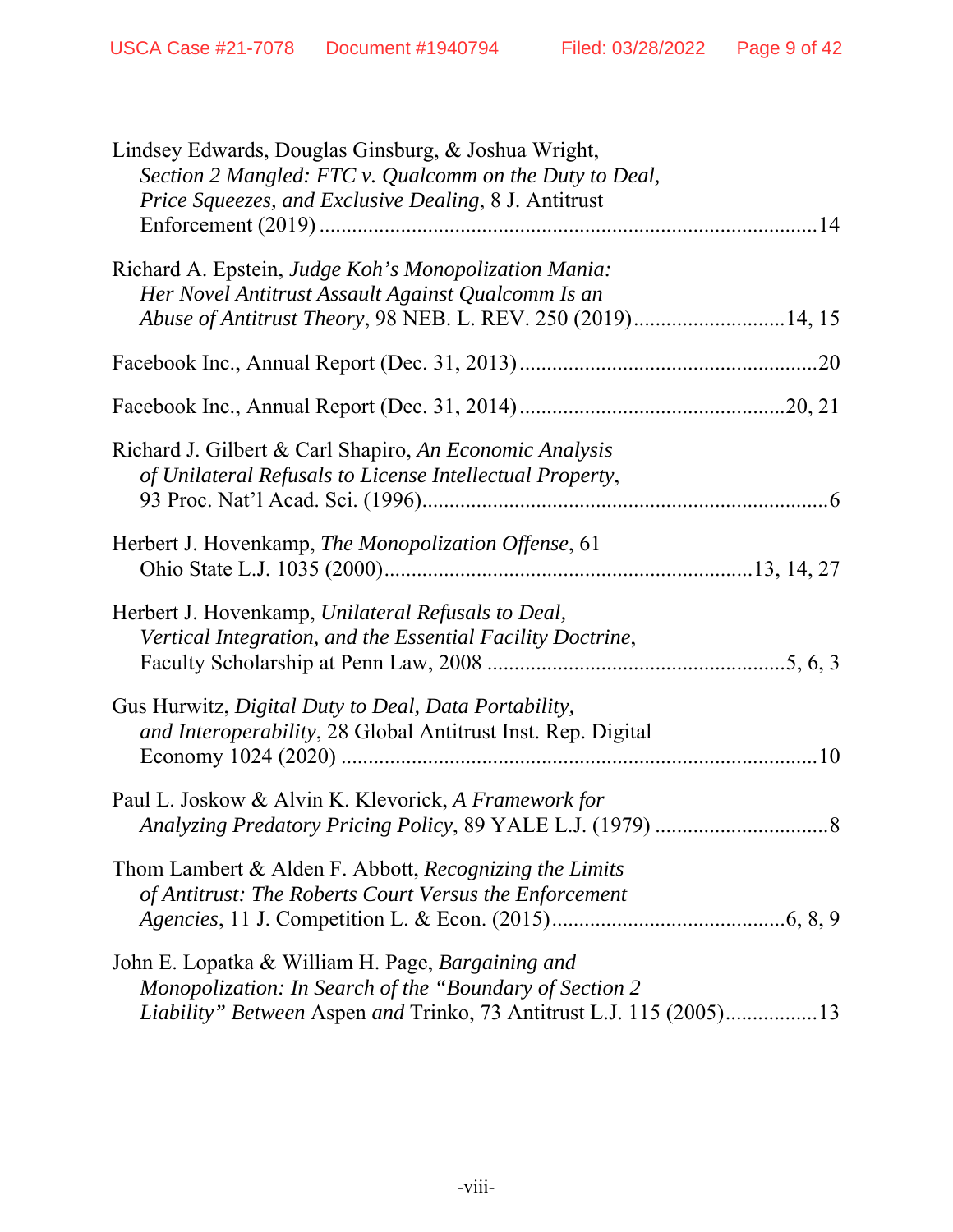| Geoffrey A. Manne & E. Marcellus Williamson, <i>Hot Docs</i>                                                      |     |
|-------------------------------------------------------------------------------------------------------------------|-----|
| <i>vs. Cold Economics: The Use and Misuse of Business</i><br>Documents in Antitrust Enforcement and Adjudication, |     |
|                                                                                                                   | .28 |
| Geoffrey Manne & Joshua Wright, If Search Neutrality Is                                                           |     |
| the Answer, What's the Question?, 2012 Colum. Bus. L. Rev.                                                        |     |
|                                                                                                                   |     |
| Alan J. Meese, <i>Property</i> , Aspen, and Refusals to Deal,                                                     |     |
|                                                                                                                   |     |
| Janusz A. Ordover & Robert D. Willig, Access and Bundling                                                         |     |
| <i>in High-Technology Markets, in Competition, Innovation</i>                                                     |     |
| and the Microsoft Monopoly: Antitrust in the Digital                                                              |     |
|                                                                                                                   |     |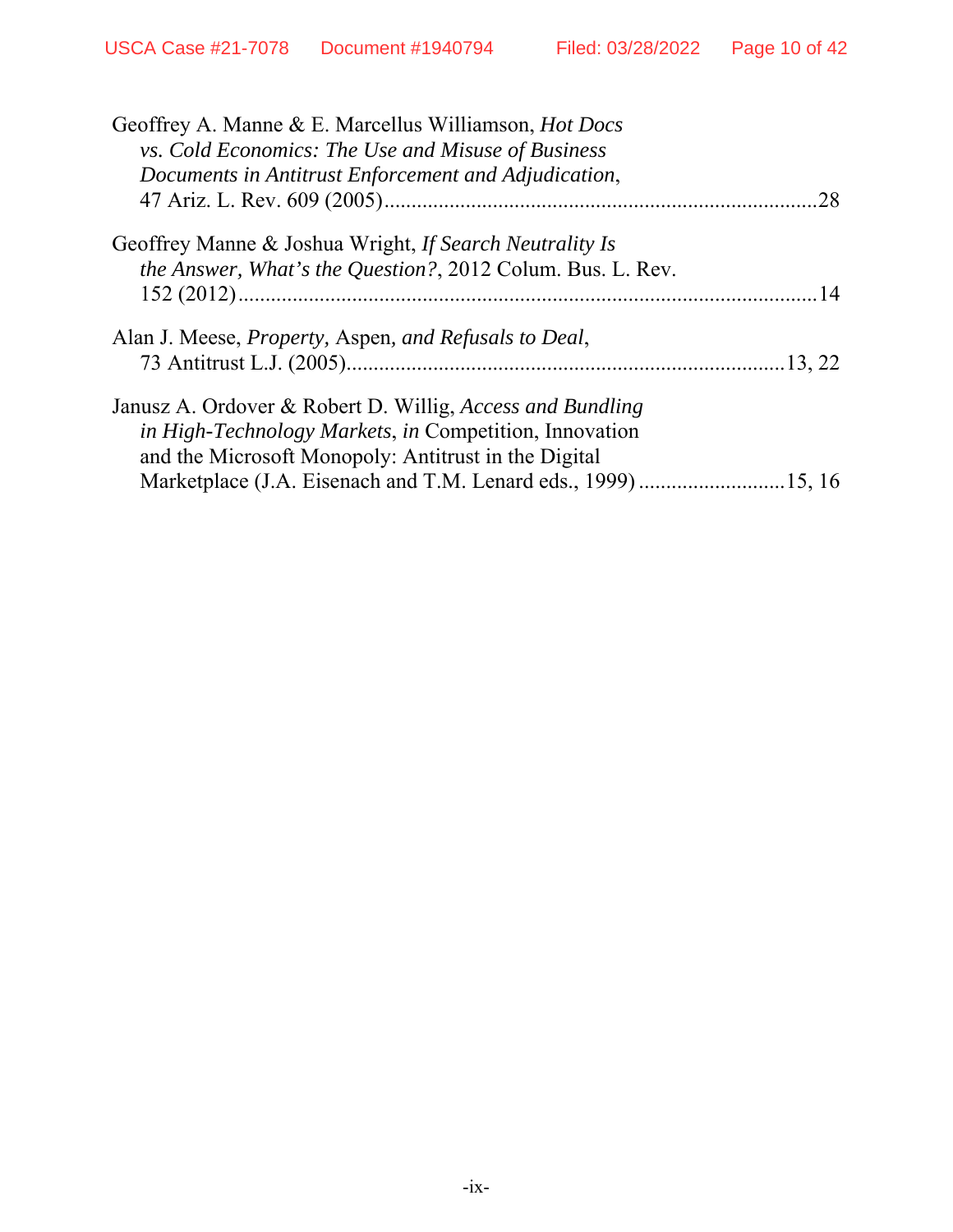# **GLOSSARY**

- **API** Application Programming Interface
- **DOJ** U.S. Department of Justice
- **FTC** Federal Trade Commission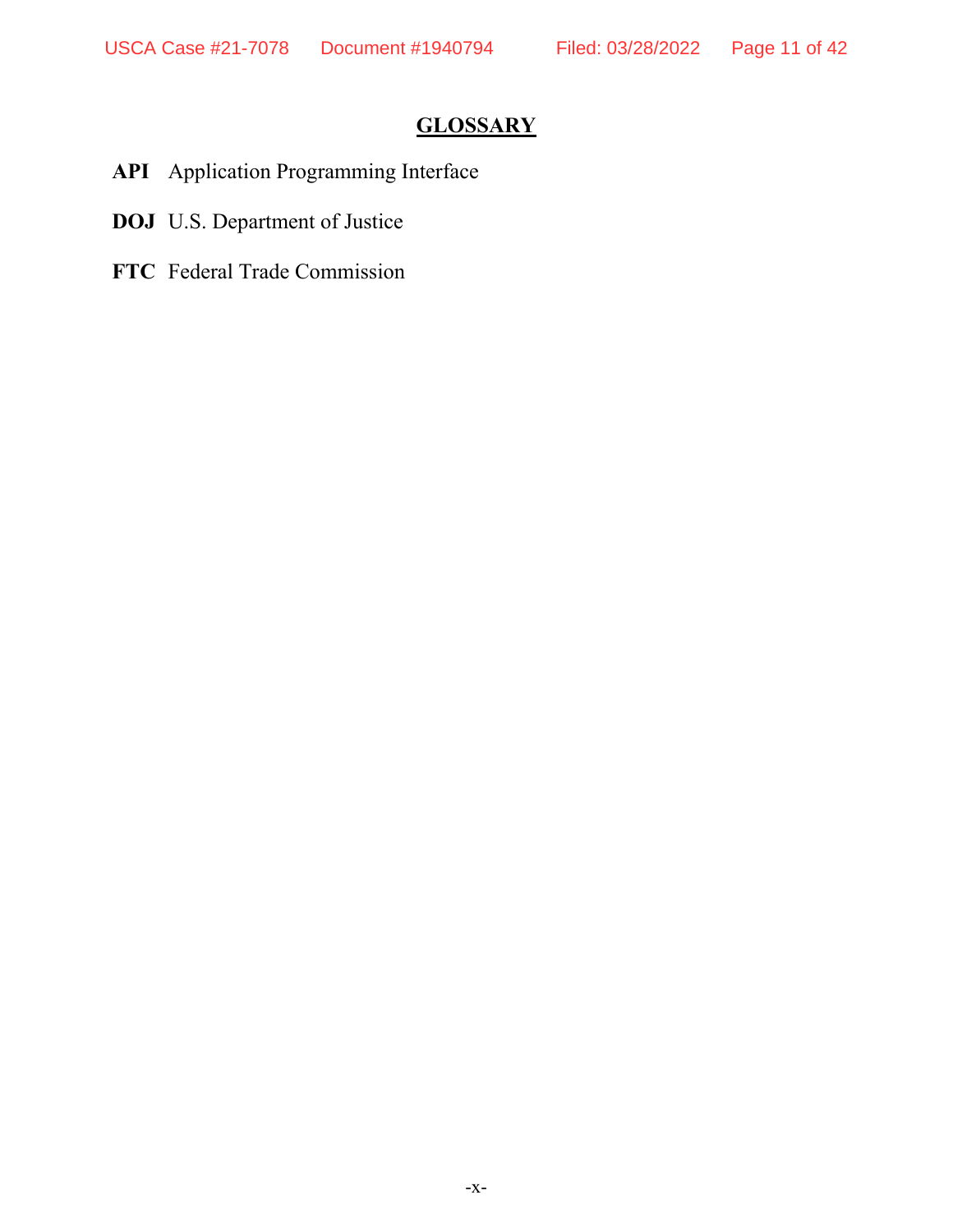#### **STATEMENT OF THE ISSUES**

The *amici* will address the following issues:

1. Whether the District Court properly held that the Plaintiffs-Appellants ("States") failed to state a claim for monopolization under Section 2 of the Sherman Act because the District Court's decision is consistent with the economic and legal principles that firms should be able to choose with whom they deal.

2. Whether the District Court properly held that the States failed to state a claim for monopolization under Section 2 because the States' allegations regarding Facebook's Platform policies do not set forth actionable conduct pursuant to the Supreme Court's narrow finding in *Aspen Skiing Co. v. Aspen Highlands Skiing Corp.*, 472 U.S. 585 (1985).

3. Whether the District Court properly held that the States cannot recast their allegations as "conditional dealing" or otherwise state a claim under an amorphous legal standard.

#### **STATUTES**

The relevant statute was reproduced in the addendum to Appellants' opening brief.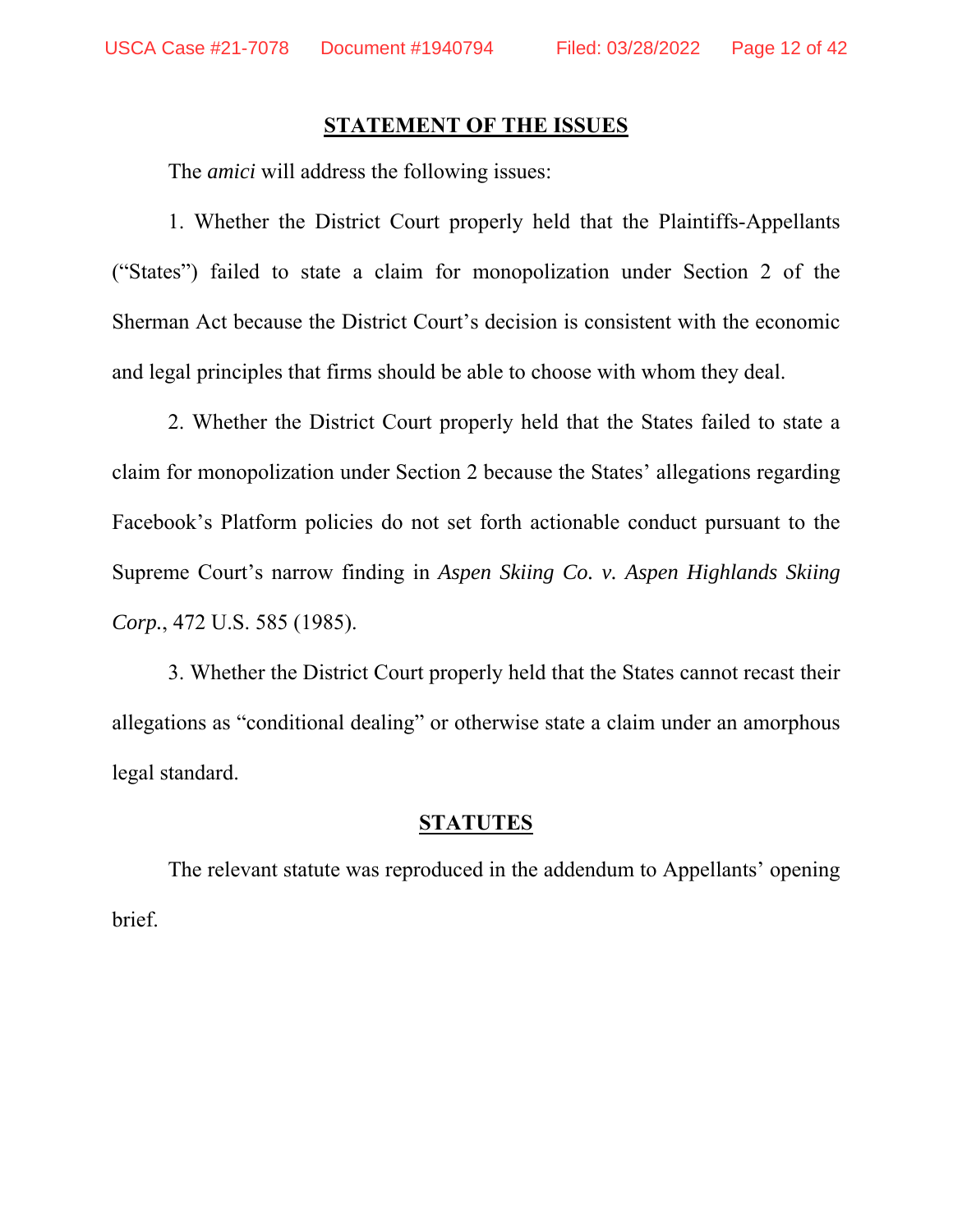#### **STATEMENT OF THE AMICUS CURIAE**

*Amici* are leading scholars of economics, telecommunications, and/or antitrust. Their scholarship reflects years of experience and publications in these fields.

*Amici*'s expertise and academic perspectives will aid the Court in deciding whether to affirm in three respects. First, *amici* provide an explanation of key economic concepts underpinning how economists understand the welfare effects of a monopolist's refusal to deal voluntarily with a competitor and why that supports affirmance here. Second, *amici* offer their perspective on the limited circumstances that might justify penalizing a monopolist's unilateral refusal to deal—and why this case is not one of them. Third, *amici* explain why the District Court's legal framework was correct and why a clear standard is necessary when analyzing alleged refusals to deal.

#### **STATEMENT REGARDING AUTHORSHIP, FINANCIAL CONTRIBUTIONS, AND CONSENT TO FILE**

Under Federal Rule of Appellate Procedure 29(c), *amici curiae* state that no party's counsel authored this brief in whole or in part, and no party or its counsel made a monetary contribution intended to fund the preparation or submission of this brief. No person other than *amici* or their counsel contributed money that was intended to fund preparing or submitting the brief.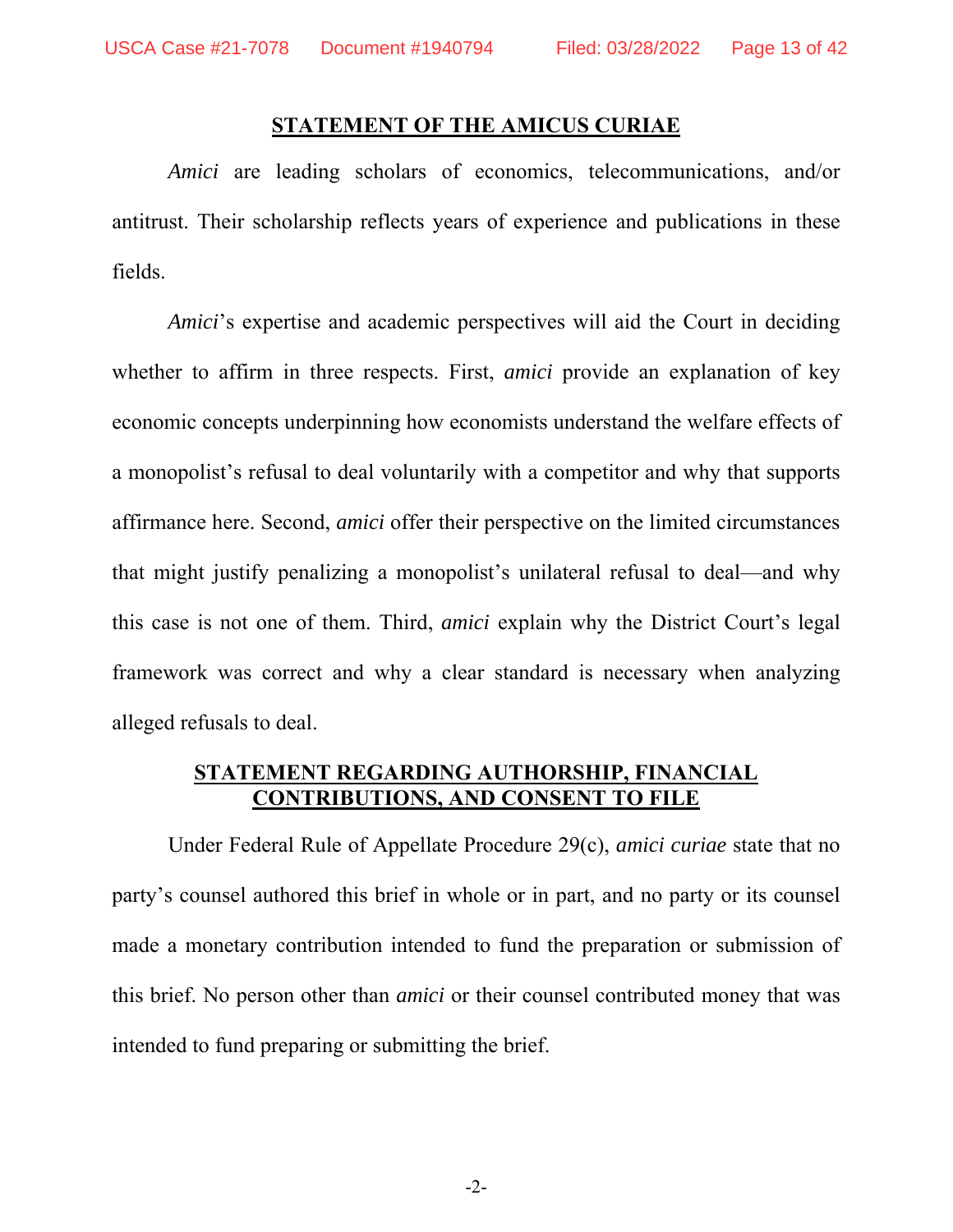Under Federal Rule of Appellate Procedure 29(a)(2), all parties have consented to the filing of this *amicus* brief.

#### **SUMMARY OF ARGUMENT**

This brief addresses the broad consensus in the academic literature disfavoring a theory underlying plaintiff's case—"unilateral refusal to deal" doctrine. The States allege that Facebook restricted access to an input (Facebook's Platform) in order to prevent third parties from using that access to export Facebook data to competitors or compete directly with Facebook. But a unilateral refusal to deal involves more than an allegation that a monopolist refuses to enter into a business relationship with a rival.

Mainstream economists and competition law scholars are skeptical of imposing liability, even on a monopolist, based solely on its choice of business partners. The freedom of firms to choose their business partners is a fundamental tenet of the free market economy, and the mechanism by which markets produce the greatest welfare gains. Thus, cases compelling business dealings should be confined to particularly delineated circumstances.

In Part I below, *amici* describe why it is generally inefficient for courts to compel economic actors to deal with one another. Such "solutions" are generally unsound in theory and unworkable in practice, in that they ask judges to operate as regulators over the defendant's business.

-3-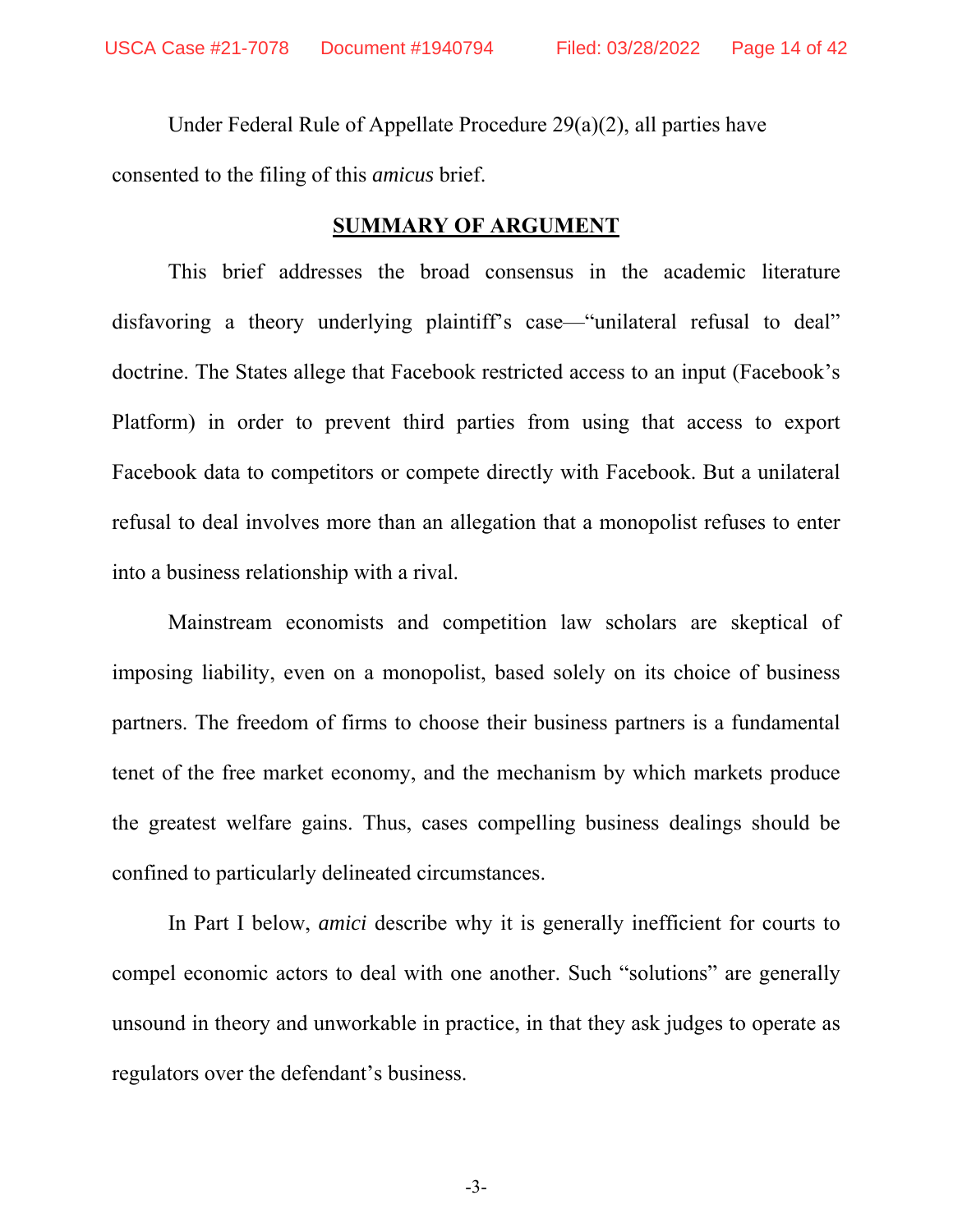In Part II, *amici* explain why *Aspen Skiing*—the Supreme Court's most prominent precedent permitting liability for a monopolist's unilateral refusal to deal—went too far and should not be expanded as the States' and some of their *amici* propose.

In Part III, *amici* explain that the District Court correctly held that the conduct at issue here does not constitute a refusal to deal under *Aspen Skiing*. A unilateral refusal to deal should trigger antitrust liability only where a monopolist turns down *more profitable* dealings with a competitor in an effort to drive that competitor's exit or to disable its ability to compete, thereby allowing the monopolist to recoup its losses by increasing prices in the future. But the States' allegations do not describe that scenario.

In Part IV, *amici* address that the District Court properly considered and dismissed the States' "conditional dealing" argument. The States' allegations are correctly addressed under the rubric of a refusal to deal—not exclusive dealing or otherwise. The States' desire to mold their allegations into different legal theories highlights why courts should use a strict, clear standard to analyze refusals to deal.

-4-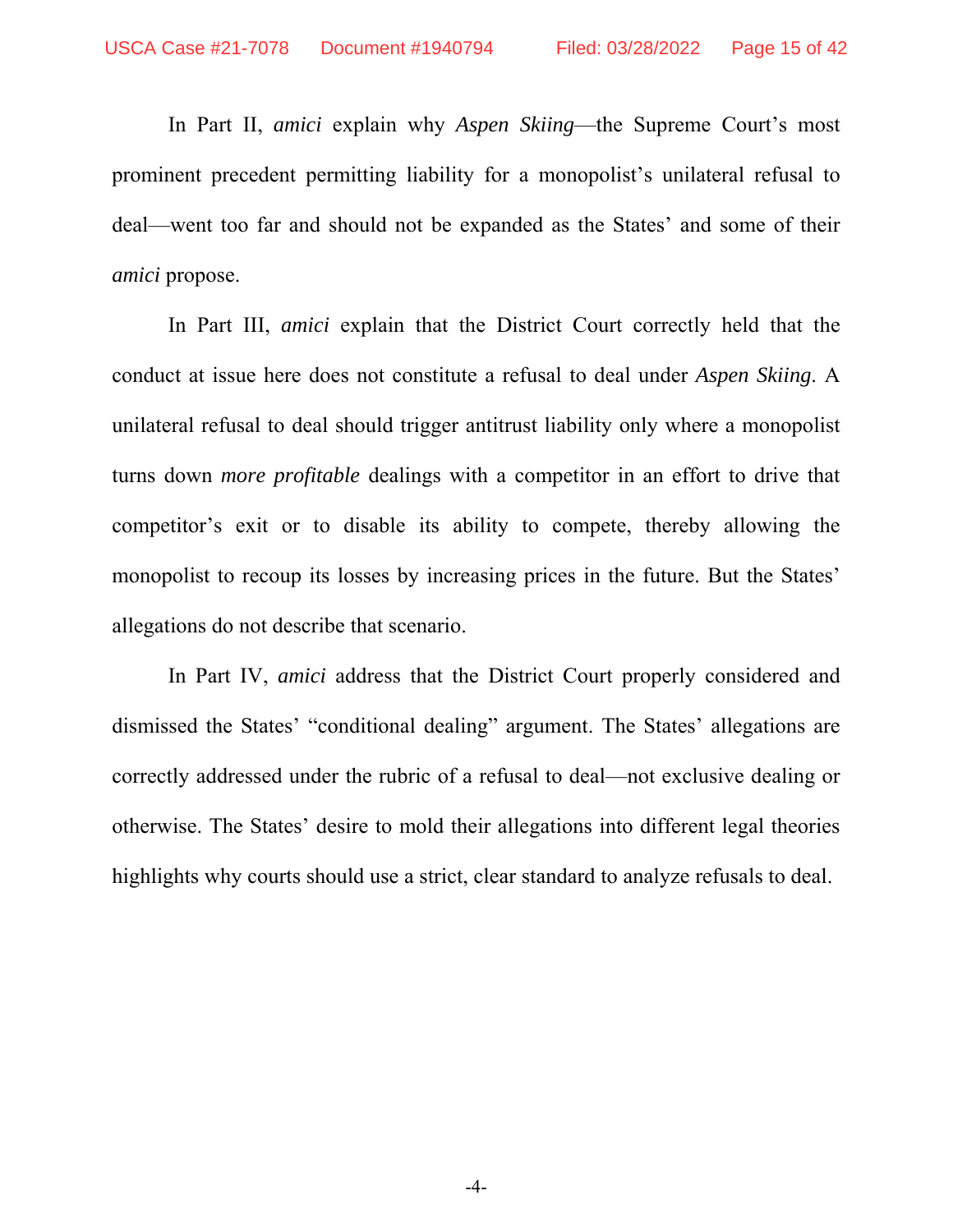#### **ARGUMENT**

## **I. SOUND ECONOMIC REASONING SUPPORTS THE PREVAILING LEGAL RULE THAT EVEN DOMINANT FIRMS HAVE NO ANTITRUST DUTY TO DEAL WITH ACTUAL OR POTENTIAL RIVALS EXCEPT IN EXTREMELY NARROW CIRCUMSTANCES**

#### **A. Allowing economic actors to choose with whom they will deal furthers economic efficiency and promotes consumer welfare.**

Economics and competition law scholars widely accept the fundamental precept that firms in a market system generally should be free to choose their own business partners because that leads to the greatest welfare gains. In other words, "competition is best served not by numerous firms sharing the same productive assets, but rather when firms each have and control their own production resources." Herbert J. Hovenkamp, *Unilateral Refusals to Deal, Vertical Integration, and the Essential Facility Doctrine*, Faculty Scholarship at Penn Law, 2008, at 35 ("Hovenkamp Paper").

Allowing a court or jury to decide whether a firm (even a monopolist)<sup>1</sup> should be compelled to enter a business relationship or share its property against its will upsets that fundamental precept. For this reason, scholars (and courts) are highly skeptical of attempts to curtail a firm's ability to choose its own business relationships. *See, e.g.*, Hovenkamp Paper, *supra* at 3 ("Forcing a firm to share its monopoly is inconsistent with antitrust basic goals[.]").

 $\overline{a}$ 

<sup>&</sup>lt;sup>1</sup> The *amici* below do not know, and offer no opinion, as to whether Facebook is in fact a monopolist. *Amici* merely assume so for purposes of this analysis.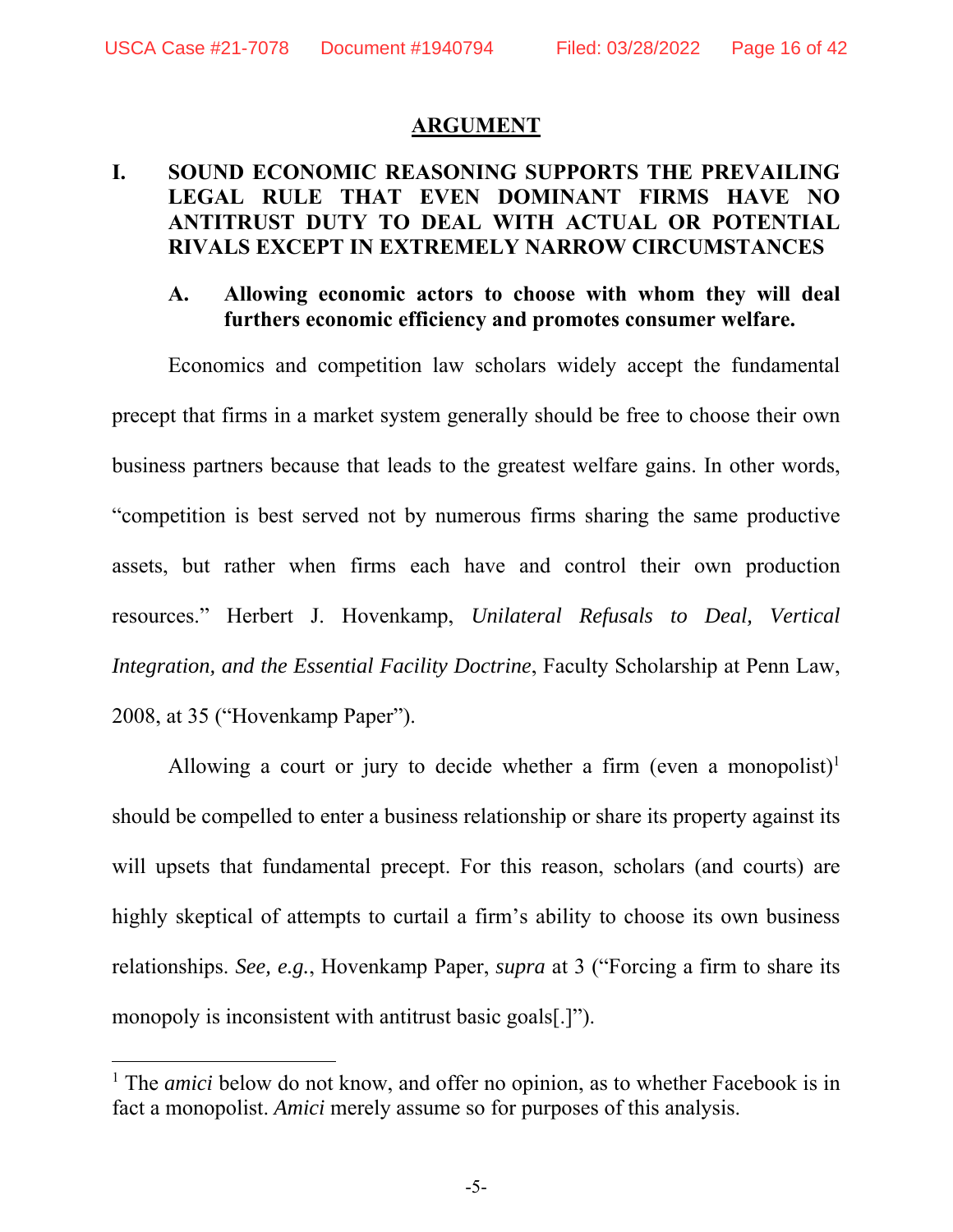Further, forced dealing can stifle innovation by "discourag[ing] firms from developing their own alternative inputs." Phillip E. Areeda & Herbert J. Hovenkamp, Antitrust Law: An Analysis of Antitrust Principles and Their Application ¶ 771b (4th and 5th Editions 2015–2021). Thus, compelled sharing of resources creates "tension with the underlying purpose of antitrust law, since it may lessen the incentive for the monopolist, the rival, or both to invest in those economically beneficial facilities." *Verizon Commc'ns, Inc. v. Law Offices of Curtis V. Trinko*, 540 U.S. 398, 407–408 (2004).

Moreover, any "doctrine that forces an owner to share his property or otherwise dictates the terms and conditions of exchange deprives the owner of an incentive to create the property." Dennis W. Carlton & Ken Heyer, *Extraction vs. Extension: The Basis for Formulating Antitrust Policy Towards Single-Firm Conduct*, Competition Pol'y Int'l 285, 296 (2008); Thom Lambert & Alden F. Abbott, *Recognizing the Limits of Antitrust: The Roberts Court Versus the Enforcement Agencies*, 11 J. Competition L. & Econ. 791, 805 (2015) (similar); Richard J. Gilbert & Carl Shapiro, *An Economic Analysis of Unilateral Refusals to License Intellectual Property*, 93 Proc. Nat'l Acad. Sci. 12749, 12754 (1996) (observing that forced dealing "can have profound adverse incentives for investment and for the creation of intellectual property").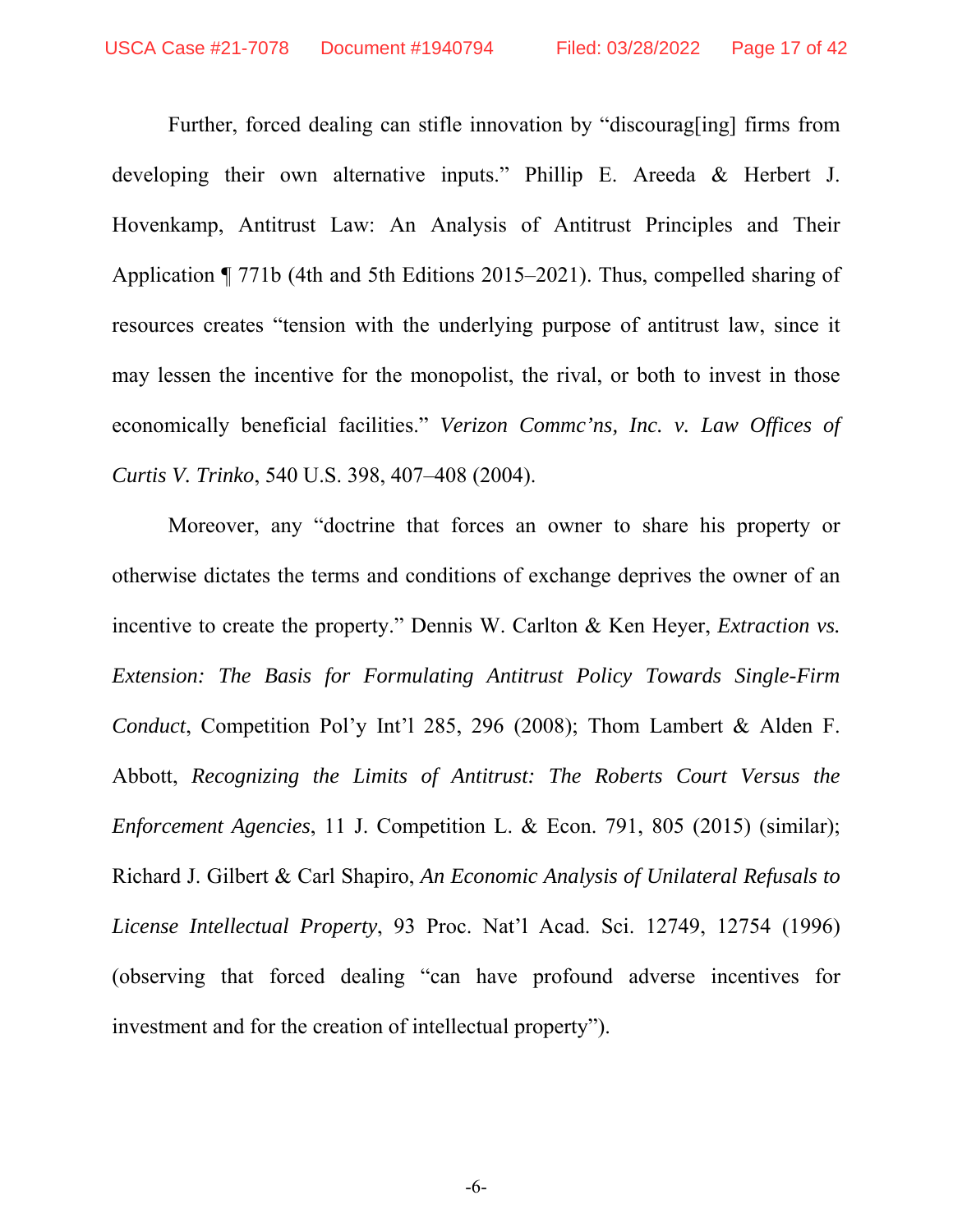The DOJ Antitrust Division expressed the same concerns in 2019 when it intervened on behalf of the *defendant* in an FTC enforcement action: "compelling monopolists to share the source of their advantage with rivals may lessen the incentive of all market participants to invest in economically beneficial facilities." Br. of U.S. as *Amicus Curiae* Supporting Appellant at 19, *FTC v. Qualcomm*, 969 F.3d 974 (9th Cir. 2020) (No. 19-16122), ECF No. 86 (internal quotations and ellipsis omitted) (citing *Trinko*, 540 U.S. at 408–409). The Ninth Circuit agreed, ruling in favor of the defendant and reversing the district court's ruling. *See FTC v. Qualcomm Inc.*, 969 F.3d 974, 1005 (9th Cir. 2020).

In short, private contracting generally advances efficiency and consumer welfare *because of* its voluntary nature, not despite it.

#### **B. Imposing a duty to deal with one's rivals threatens to reduce market output and enhance decision and error costs.**

The imposition of a duty to deal would contradict the intended aim of the antitrust laws: the "preserv[ation of] free and unfettered competition." *N. Pac. Ry. v. United States*, 356 U.S. 1, 4 (1958). Moreover, courts are ill-equipped to identify refusals to deal that merit penalty and then remedy them. *See Trinko*, 540 U.S. at 408 ("Enforced sharing also requires antitrust courts to act as central planners, identifying the proper price, quantity, and other terms of dealing—a role for which they are ill suited."). The difficulties in identifying anticompetitive unilateral refusals to deal are rivaled by the practical problems of enjoining them.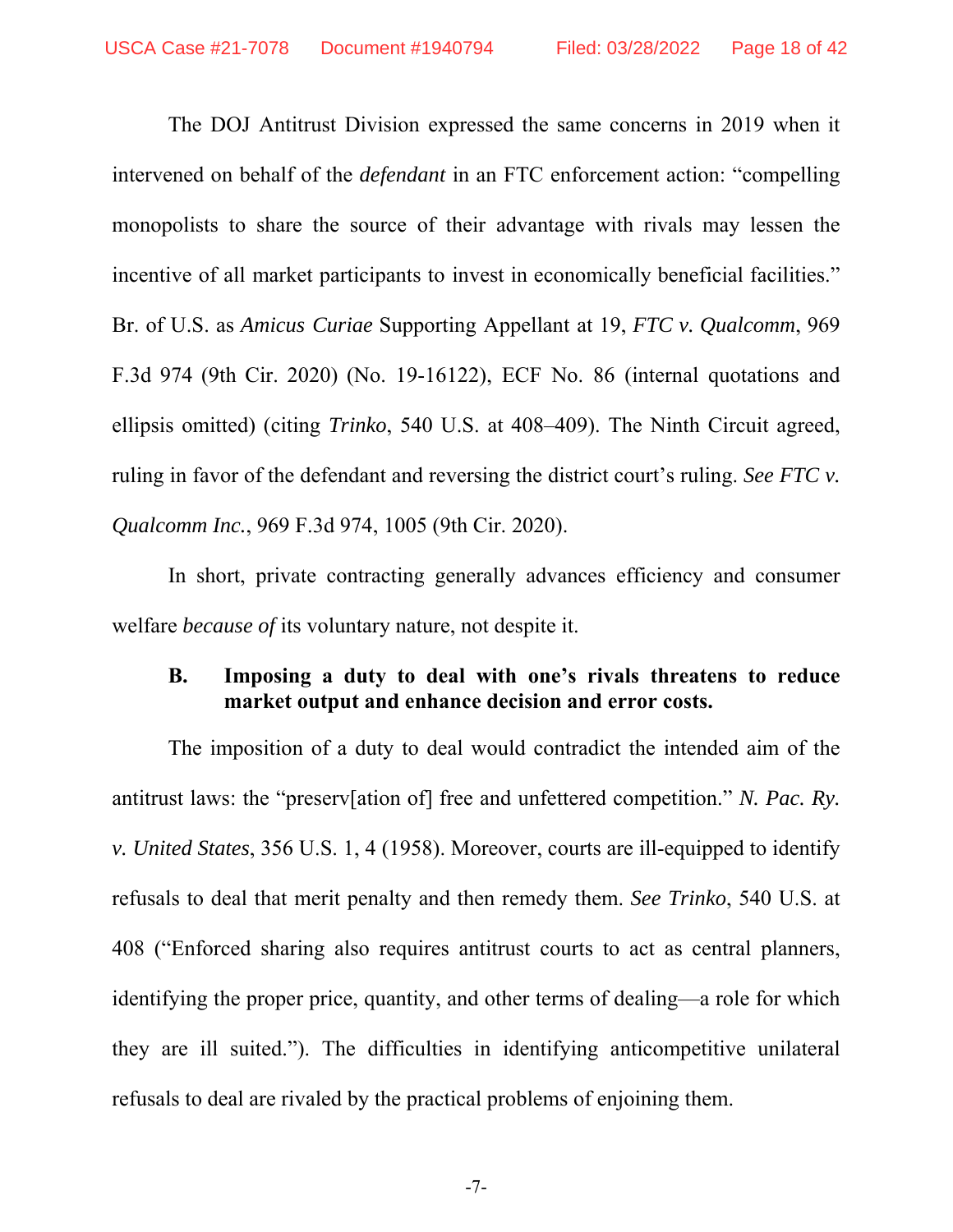The facts alleged by the States illustrate the practical difficulties of regulating the choice of with whom parties deal. By 2013, Facebook had made its Platform available to more than 10 million apps and websites. *See* Facebook's Br. at 8 (citing JA92 at ¶ 194). The States, however, alleged only seven instances in which a third party was denied access to Facebook's Platform to access certain data for uses off of Facebook—in other words, the States alleged that 0.00007% of third parties that had access to Platform were given limited access in order to prevent the third party from competing against Facebook. JA230. Indisputably, Facebook was willing to provide its competitors access to its Platform as long as those competitors did not use Facebook's own data to compete directly against Facebook. This begs the question: how is a court to determine when terms unacceptable to a few rivals, or potential rivals, rise to the level of anticompetitive behavior?

The risk here is that, in general, a court's attempt to police anti-competitive behavior can itself create inefficiency. *See* Paul L. Joskow & Alvin K. Klevorick, *A Framework for Analyzing Predatory Pricing Policy*, 89 YALE L.J. 213, 222– 225 (1979) (explaining that any given legal regime for determining what behavior is predatory will carry risks of both over and under-identifying anti-competitive behavior, and that both types of error creates economic inefficiency); Lambert & Abbott, *supra* p. 6, at 805 ("[T]he sum of error costs and decision costs would be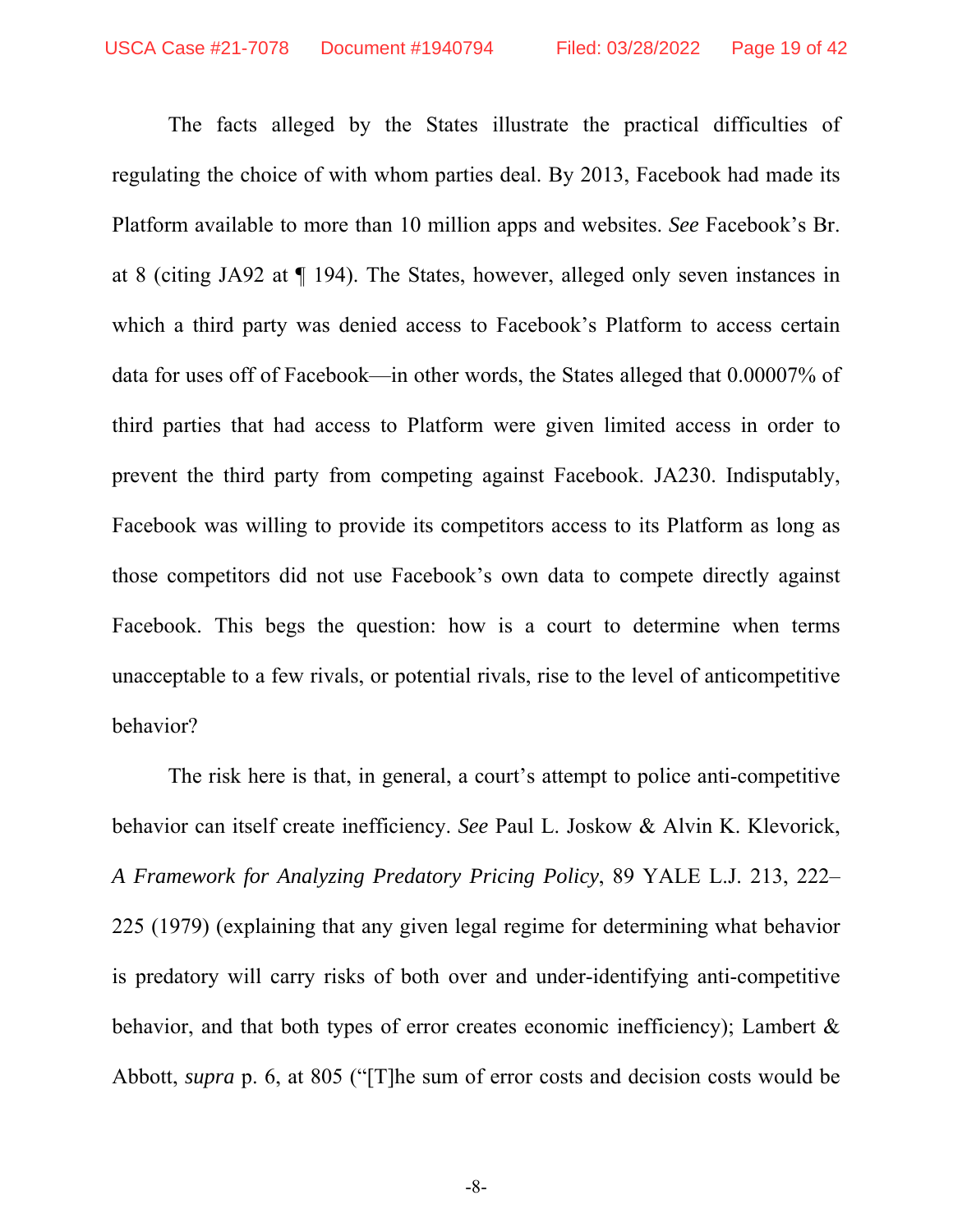higher under a general rule requiring vertically integrated monopolists to deal in the upstream market with their downstream rivals.").

Accordingly, many scholars agree that courts are not best situated to make these difficult determinations: "Anyone who thinks that judges would be good at detecting the few situations in which cooperation would do more good than harm has not studied the history of antitrust." Frank H. Easterbrook, *The Chicago School and Exclusionary Conduct*, 31 Harv. J.L. & Pub. Pol'y 439, 442 (2008); *see also Matsushita Elec. Indus. Co. v. Zenith Radio Corp.*, 475 U.S. 574, 590, 594–95 (1986); *Novell v. Microsoft Corp.*, 731 F.3d 1064, 1073 (10th Cir. 2013) (finding that "[i]f forced sharing were the order of the day, courts would have to pick and choose the applicable terms and conditions," which is "a role in which [judges] haven't always excelled in the past").

Yet that is what "solving" a unilateral refusal to deal entails: "requir[ing] the court to assume the day-to-day controls characteristic of a regulatory agency." *Trinko*, 540 U.S. at 415; *see* Lambert & Abbott, *supra* p. 6, at 805 ("A broad forced-sharing rule would also entail high decision costs."). The DOJ noted the same problem in its *amicus* in the *Qualcomm* case. *See* Amicus of U.S., *supra* p. 6 at 19, 26–27. Even if a federal trial judge could discern the "right" (efficient) answer, the social media industry is, by its nature, a dynamic high-technology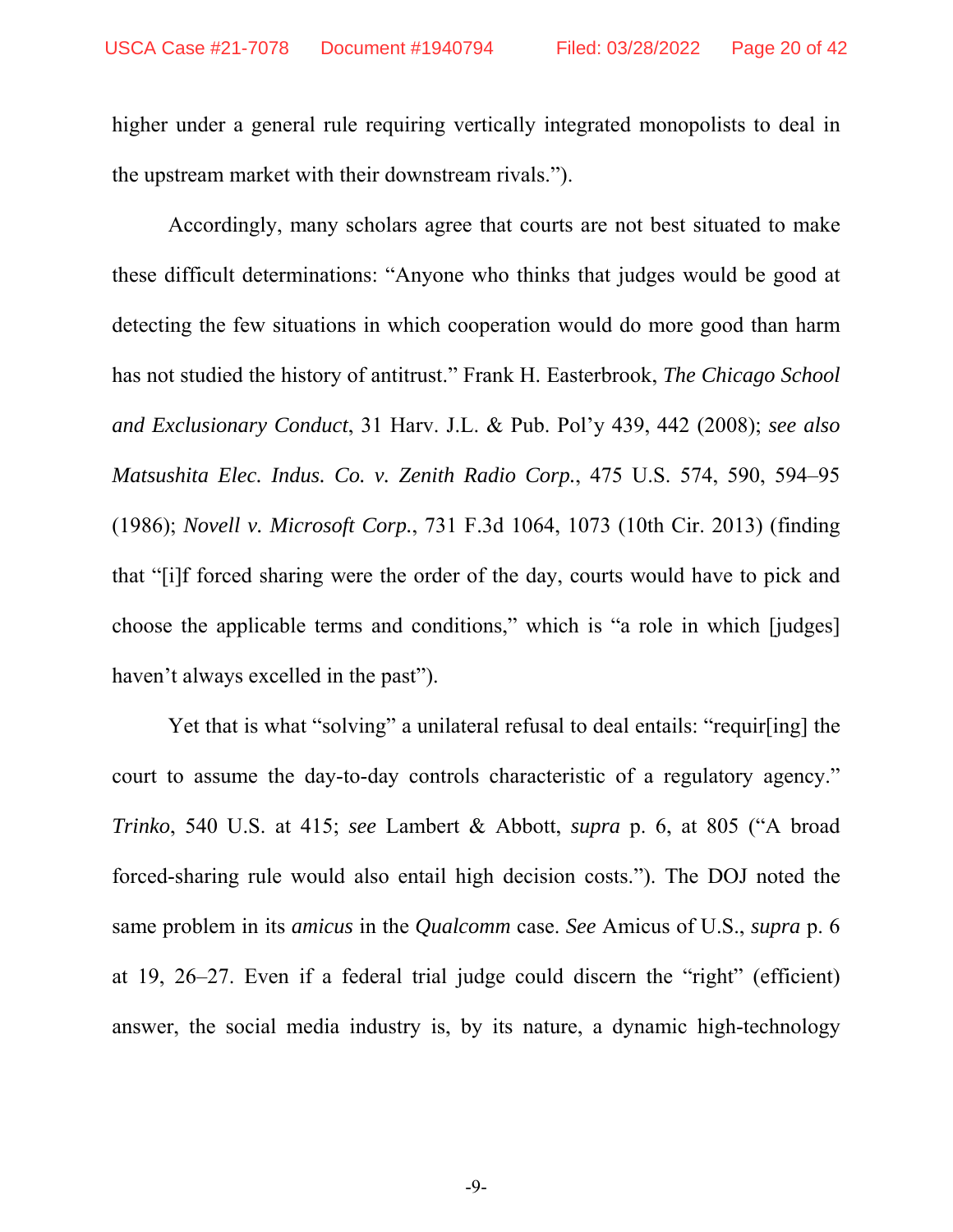industry. The "right" answers change, and even those that work in the industry may disagree on what the new answers are.

Imposing duties to deal in digital markets will affect how firms compete with one another in both static and dynamic terms. A firm that avails itself of its dominant competitor's platform will need to maintain some level of compatibility with it to maintain the benefits of the interoperability. The competitor, therefore, will have less incentive to compete by offering new or improved core functionalities; instead, it will focus on repackaging or reselling the services already offered by the dominant firm. "A duty to deal mandate is likely to shift resources away from dynamic innovation (*e.g.*, trying to build a new, better service) to static competition (trying to obtain access to and repackage existing services)." Gus Hurwitz, *Digital Duty to Deal, Data Portability, and Interoperability*, 28 Global Antitrust Inst. Rep. Digital Economy 1024, 1056 (2020); *cf. See Verizon Commc'ns, Inc. v. FCC*, 535 U.S. 467, 550 (2002) (Breyer, J., concurring in part and dissenting in part) ("firms that share existing facilities do not compete in respect to the facilities that they share, any more than several grain producers who auction their grain at a single jointly owned market compete in respect to auction services.")

Here, the States ask that the courts "enjoin<sup>[]</sup> and restrain [Facebook] from continuing to engage in any anticompetitive conduct and from adopting *in the*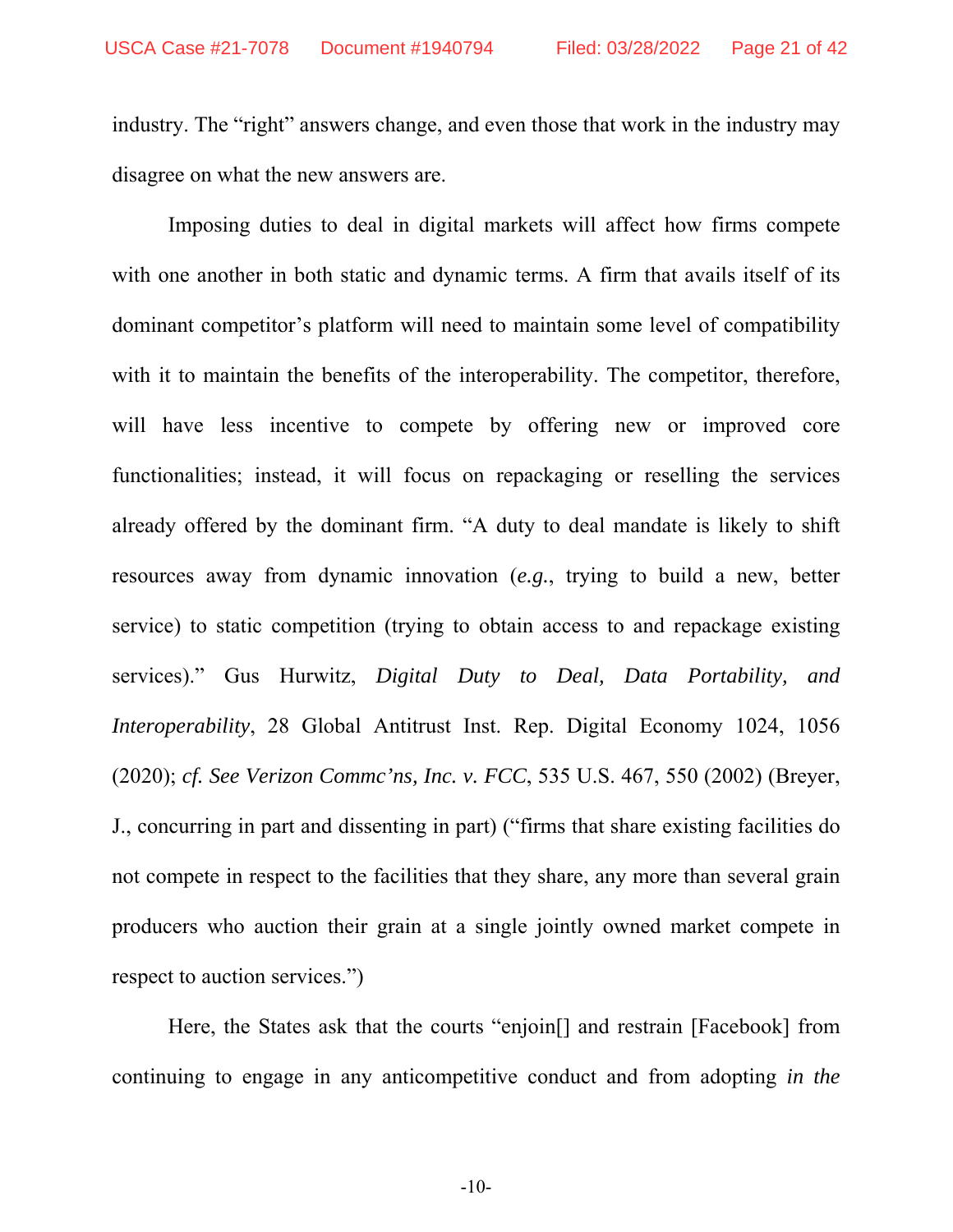*future any practice*, plan, program, or device *having a similar purpose* or effect to the anticompetitive actions set forth above." JA113 (¶ 277) (emphasis added). This could include setting static terms and conditions for mandating access and interoperability with Facebook for many years—regardless of how technology and social network services evolve.

Despite the DOJ's crisp remark that such a remedy would be simple— "conditions on API access simply could be enjoined," is that truly straightforward in a complex, rapidly evolving industry? *See* Br. of the United States as *Amicus Curiae* Supporting Plaintiffs-Appellants, *New York et al. v. Facebook, Inc.* (D.C. Cir. Jan. 28, 2022) (No. 21-7078) ("DOJ Amicus"). And what impact would that have on innovation and, ultimately, the users of these services?

In short, any regime in which courts create and enforce terms of a commercial interaction, that the court itself has compelled into existence, risks forcing the court into the difficult role of a regulator, increasing error and decision costs, and ultimately harming consumers.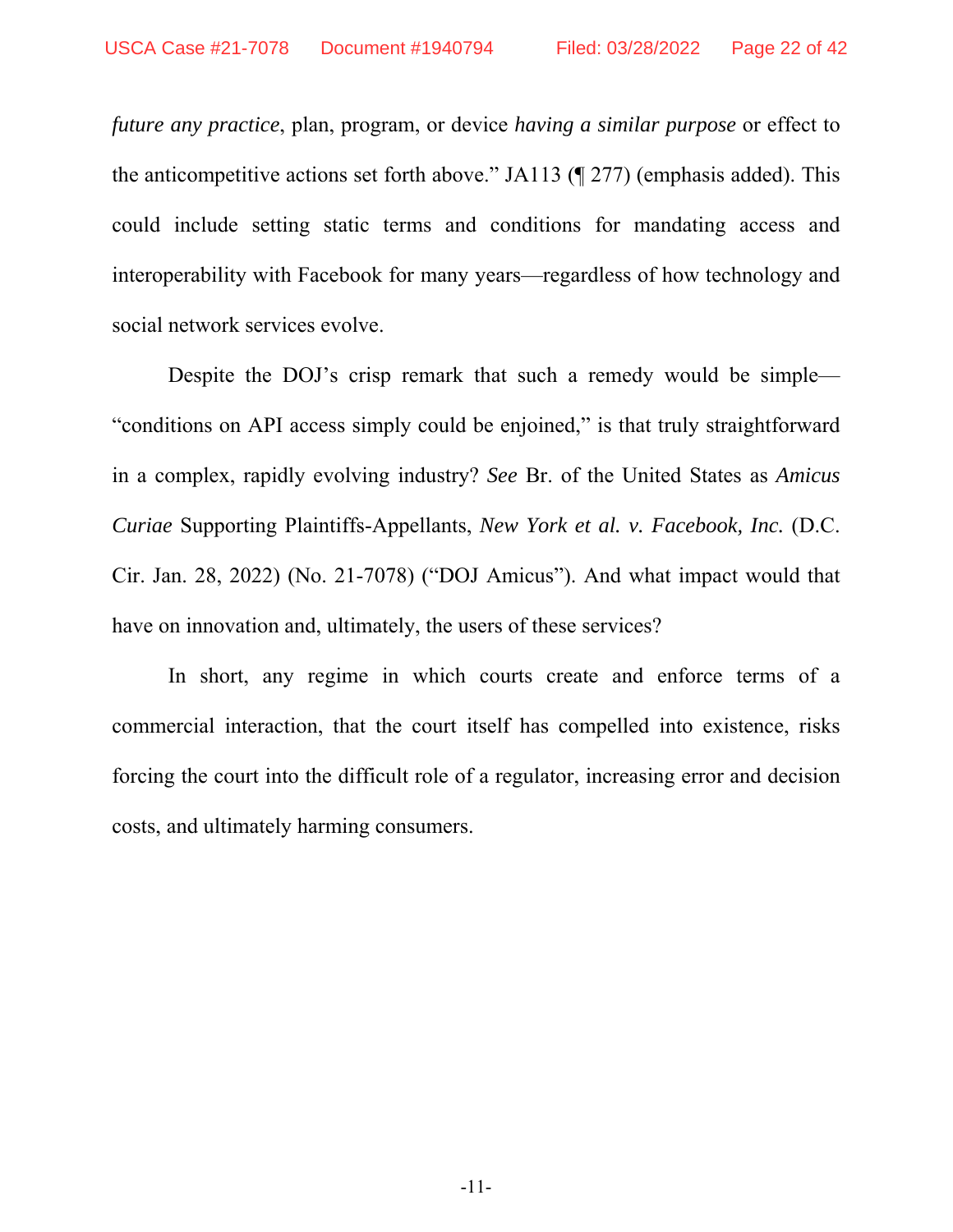## **II. PRECEDENT THAT SETS THE "OUTER BOUNDARY" OF ANTITRUST LIABILITY FOR FAILURE TO DEAL WITH ONE'S RIVALS LIKELY WENT TOO FAR AND SHOULD NOT BE EXPANDED AS THE STATES PROPOSE**

The Supreme Court "ha[s] been very cautious in recognizing [refusal to deal] exceptions, because of the uncertain virtue of forced sharing and the difficulty of identifying and remedying anticompetitive conduct by a single firm." *Trinko*, 540 U.S. at 408. Rightly so, because "*Aspen Skiing* is at or near the boundary of § 2 liability." *Id.* at 409.

*Aspen Skiing* imposed liability not simply because a monopolist refused to continue a previously established business relationship with a rival, but because the monopolist did so at the expense of a *profitable* arrangement. *See infra*, Part III (discussing the facts of *Aspen Skiing*). Arguments to limit *Aspen Skiing* to the context of its specific facts are pervasive in the literature. One scholar has argued for "a very narrow reading that *effectively removes it as a precedent* for future cases." Dennis W. Carlton, *A General Analysis of Exclusionary Conduct and Refusal to Deal—Why* Aspen *and* Kodak *are Misguided*, 68 Antitrust L.J. 659, 678 (2001) (emphasis added). Indeed, he goes further to state that *Aspen Skiing* must be given a "narrow construction" in order to prevent it from being taken as an endorsement of "plaintiffs successfully taking property from defendants," in what would be a "a dangerous direction for antitrust policy." *Id.* at 660, 676; *see also id.*  at 676–678 (specific criticism of the economics of *Aspen Skiing*).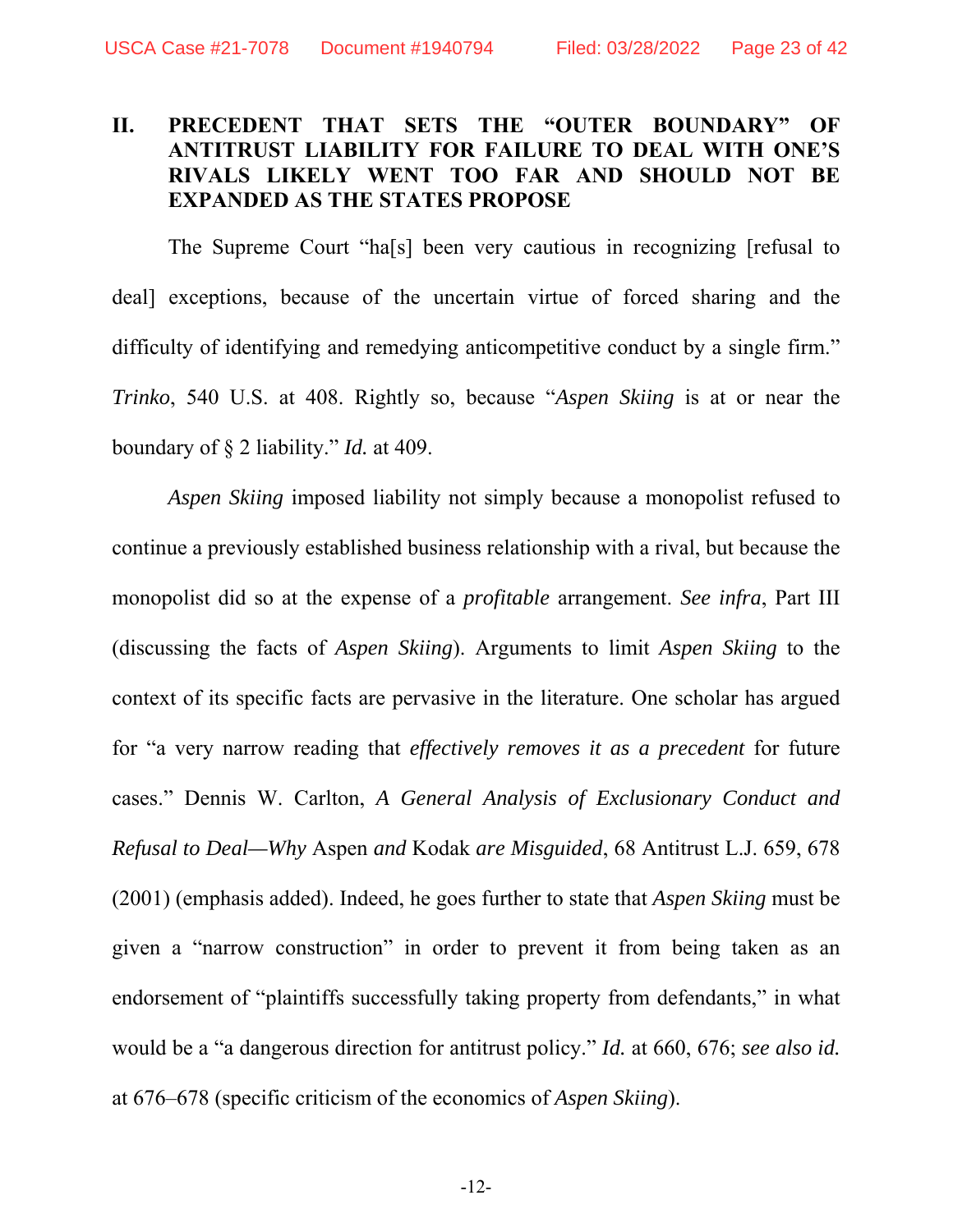Other scholars have cast *Aspen Skiing* as a negation of property rights and free markets more generally. *See* Alan J. Meese, *Property,* Aspen*, and Refusals to Deal*, 73 Antitrust L.J. 81, 82 (2005) (observing that "the Court unduly qualified the defendant's property rights and did so in a way that enhanced the prospect of opportunistic free riding by venture partners"). Still others have noted that the "illconsidered" *Aspen Skiing* "failed to recognize a possible procompetitive explanation of the defendant's conduct and failed to identify evidence sufficient to support a plausible anticompetitive explanation." John E. Lopatka & William H. Page, *Bargaining and Monopolization: In Search of the "Boundary of Section 2 Liability" Between* Aspen *and* Trinko, 73 Antitrust L.J. 115, 118 (2005); *see also*  Hovenkamp Paper, *supra* p. 5, at 18–22 (explaining how the ruling in *Aspen Skiing*  invites judicial excess).

Professor Hovenkamp describes another fundamental problem of *Aspen Skiing*:

> [A]s a matter of principle, public utility style price regulation is not the antitrust solution to a failure of competition. But even then an antitrust order to deal creates a perverse incentive that runs counter to the entire principle of the antitrust laws that where the government has not prescribed regulation, competition is to be the norm.

Herbert J. Hovenkamp, *The Monopolization Offense*, 61 Ohio State L.J. 1035, 1044 (2000). As a result, "[a]ntitrust should never intervene in a market unless it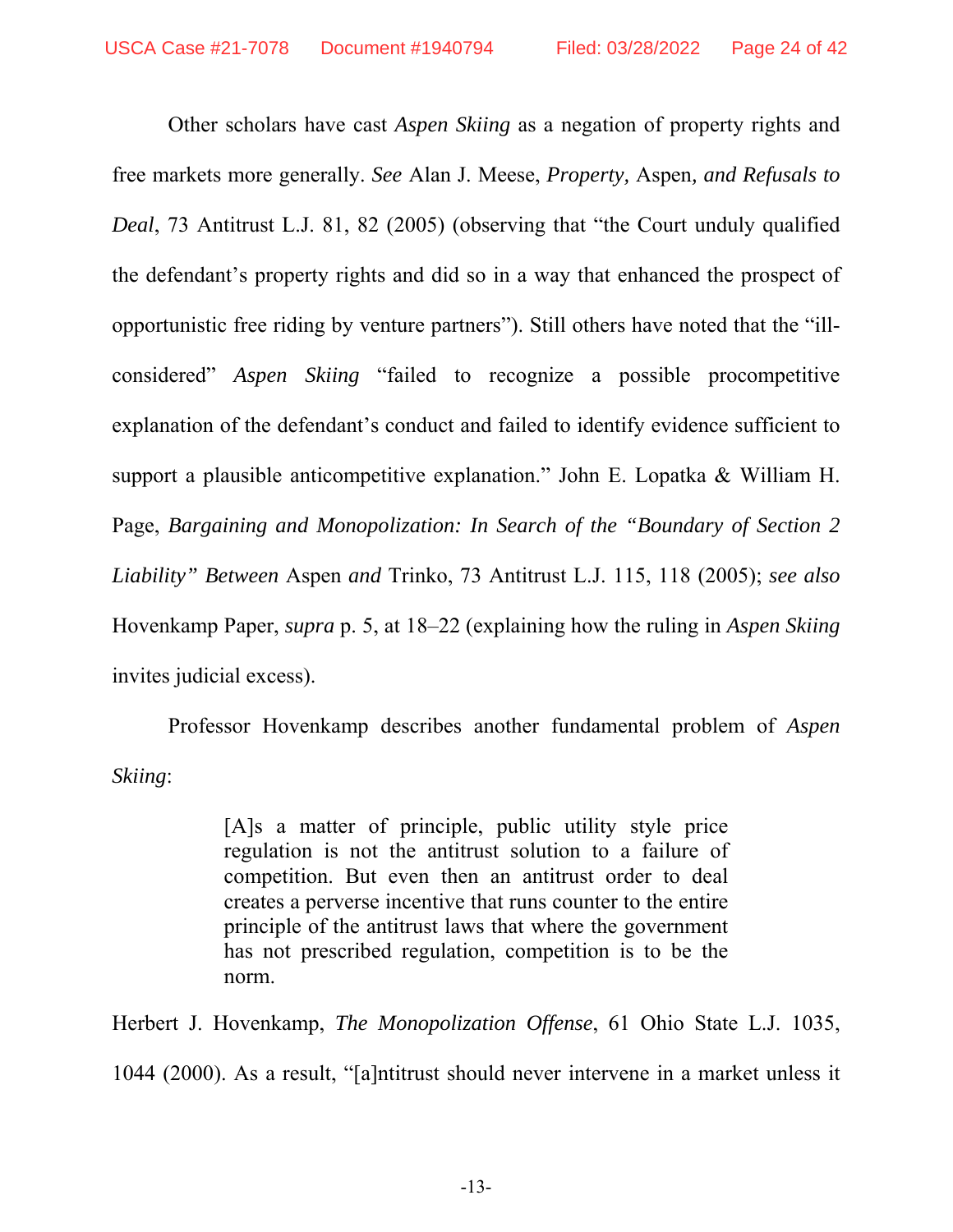can provide an incentive toward competition"—and *Aspen Skiing* "ha[s] not been able to meet this test." *Id.* at 1045.

It is no surprise, then, that few cases have followed *Aspen Skiing* particularly after *Trinko*. 540 U.S. at 409; *see also* Hovenkamp, *The Monopolization Offense*, *supra* p. 13, at 1044–1045 (noting that "the courts have generally responded" to "problems" in the doctrine "by construing the *Aspen* and [*Eastman Kodak Co. v. Image Tech. Servs., Inc.*, 504 U.S. 451 (1992)] cases narrowly"); Lindsey Edwards, Douglas Ginsburg, & Joshua Wright, *Section 2 Mangled: FTC v. Qualcomm on the Duty to Deal, Price Squeezes, and Exclusive Dealing*, 8 J. Antitrust Enforcement 335, 337 (2019) ("[Trinko] . . . clarified and narrowed *Aspen Skiing* and reinforced the importance of a company's right freely to decide with whom to transact."); Geoffrey Manne & Joshua Wright, *If Search Neutrality Is the Answer, What's the Question?*, 2012 Colum. Bus. L. Rev. 152, 192–193 (2012) (noting that *Trinko* limited a competitor's duty to deal under *Aspen Skiing* to "an extremely narrow set of circumstances" and that courts and antitrust agencies "have been reluctant to expand the duty.").

Indeed, commentators understandably concluded that *Aspen Skiing*'s liability theory was severely undermined after *Trinko* and *Pacific Bell Telephone Co. v. linkLine Communications, Inc.*, 555 U.S. 438 (2009). Easterbrook, *supra*  p. 9, at 441–442; Richard A. Epstein, *Judge Koh's Monopolization Mania: Her* 

-14-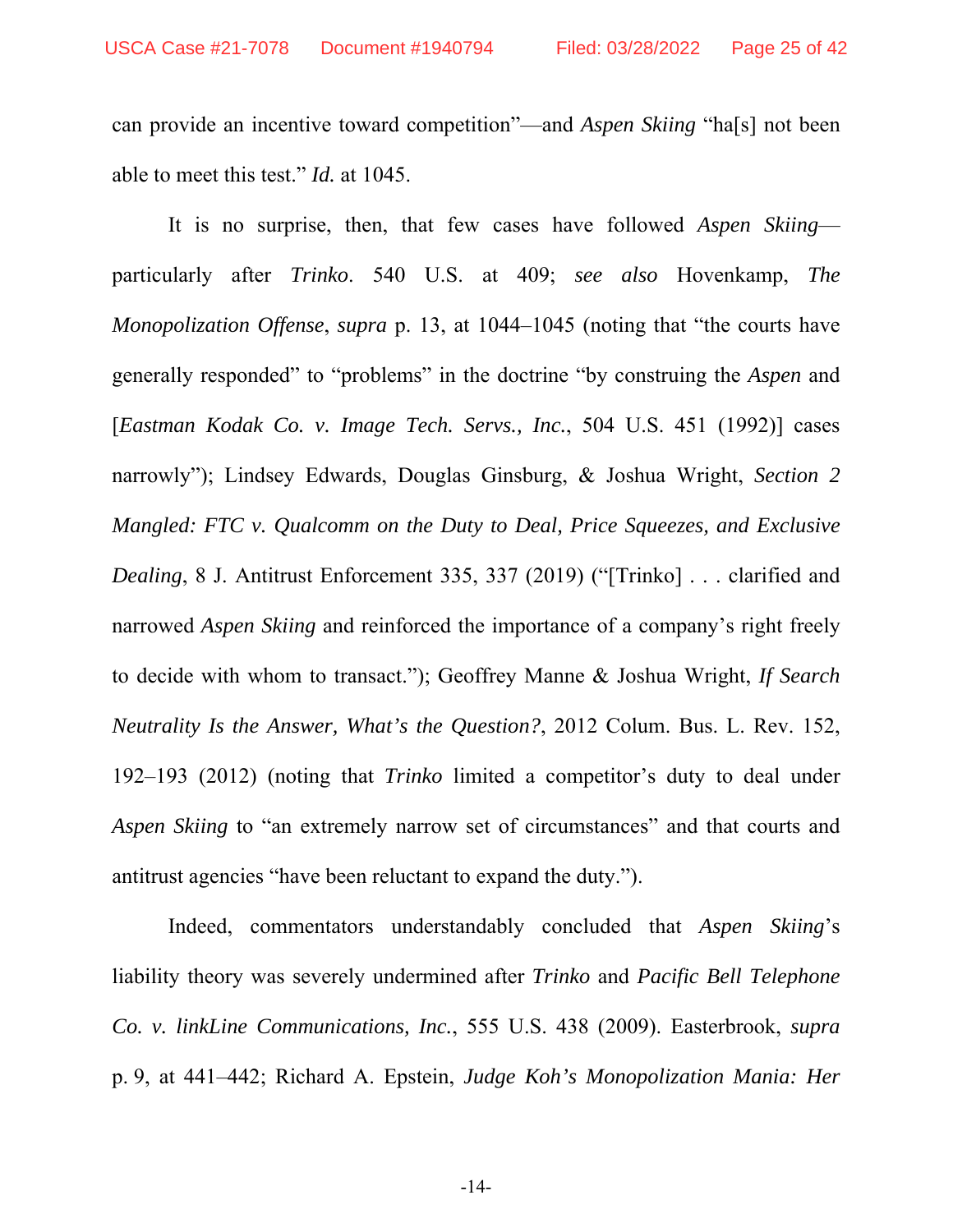*Novel Antitrust Assault Against Qualcomm Is an Abuse of Antitrust Theory*, 98 NEB. L. REV. 250 (2019) (stating that *Trinko* held that a duty to deal exists only in "exceptional circumstances" and that "[m]odern antitrust law has established a strong safe harbor of *per se legality* against the claim of illegal techniques toward monopolization"); *see also Qualcomm*, 969 F.3d at 994 (emphasizing that the Court in *Trinko* warned that "the *Aspen Skiing* exception should be applied only in rare circumstances").

Accordingly, because mainstream scholarship generally does not support compelled dealing, and *Aspen Skiing* provides, at best, the "outer boundary" for that doctrine, unilateral refusals to deal can give rise to liability only in very narrow circumstances that do not exist here.

Beyond a *per se* rule, many scholars agree that a refusal to deal should give rise to liability only rarely—at most, when a plaintiff can plausibly show that a defendant gave up a *more profitable* cooperative arrangement with a competitor in favor of a *less profitable* exclusion strategy that recouped its losses through the plaintiff's resultant inability to compete. For example, Ordover and Willig advocate for a test that "examines whether the actual strategic decisions adopted by a firm make business sense (*i.e.*, are profitable) irrespective of their effect on the economic viability of rivals, or whether these strategic decisions are only profitable because they destroy rivals' ability to compete and, thereby, enable the firm to earn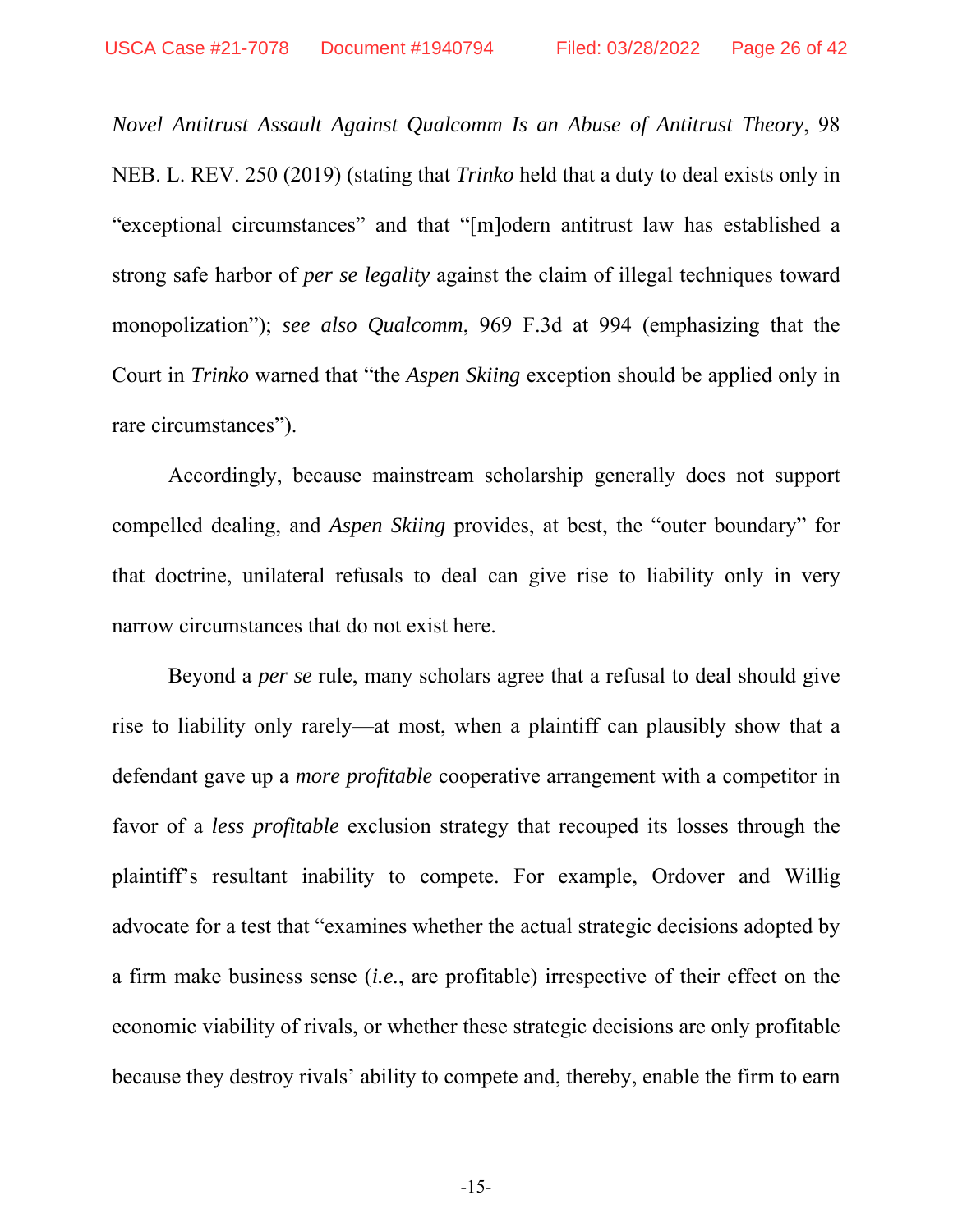additional monopoly profits in some relevant market." Janusz A. Ordover & Robert D. Willig, *Access and Bundling in High-Technology Markets*, *in*  Competition, Innovation and the Microsoft Monopoly: Antitrust in the Digital Marketplace 103, 109 (J.A. Eisenach and T.M. Lenard eds., 1999). Other scholars agree. *See, e.g.*, Br. of Amici Curiae International Center For Law & Economics and Scholars of Law & Economics Supporting Appellee at 7, *FTC v. Qualcomm,*  969 F.3d 974 (9th Cir. 2020) (No. 19-16122), ECF No. 99 ("[A] duty to deal requires that the company gave up a profitable course of dealing with rivals and adopted a less profitable alternative.").

The DOJ has taken positions in accord with this view. For example, in an *amicus* brief filed in *Trinko*, the FTC and DOJ contended there is a safe harbor: "conduct is not exclusionary or predatory unless it would *make no economic sense* for the defendant but for its tendency to eliminate or lessen competition." Br. of U.S. and FTC as *Amici Curiae* Supporting Petitioner at 15, *Verizon Commc'ns, Inc. v. Law Offices of Curtis V. Trinko, LLP*, 540 U.S. 398 (2004) (No. 02-682) (emphasis added); *see also* Br. of U.S. as *Amicus Curiae* Supporting Neither Party at 6, *Viamedia, Inc. v. Comcast Corp.* (7th Cir. Nov. 8, 2018) (No. 18-2852), ECF No. 33 (urging "longstanding" position that § 2 "permits refusals to deal that are supported by valid business justifications"); Amicus of U.S. at 25, *Qualcomm, supra* p. 7 ("[N]o finding by the court suggests that *Qualcomm*'s decision to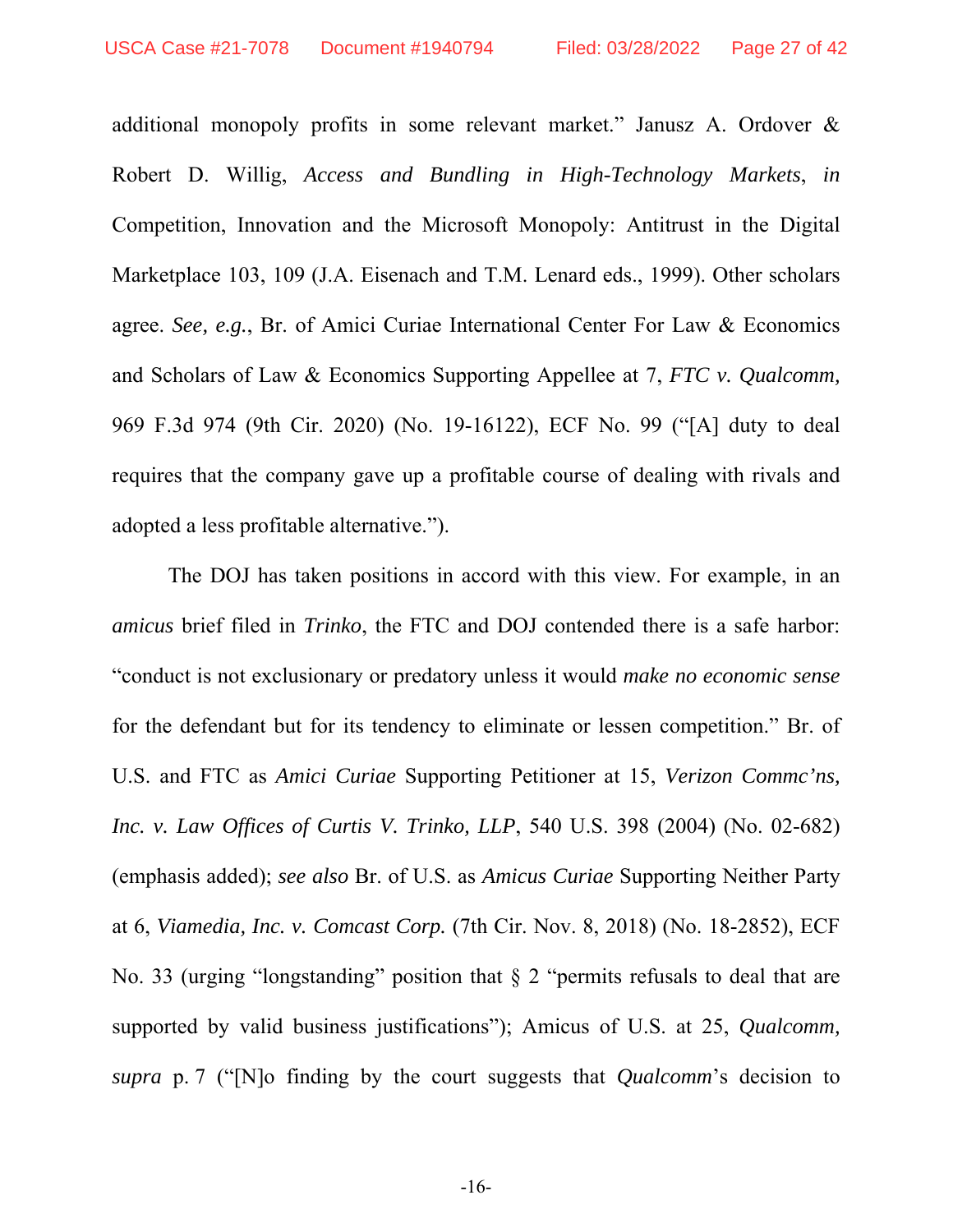license in a profit-maximizing way was a scheme calculated to cause 'losses to drive rivals from the market or to discipline them,' as necessary under *Aspen Skiing*.").

Thus, the States' attempt to expand *Aspen Skiing* should be rejected because it would sharply cut against the prevailing scholarship to limit *Aspen Skiing* to particular circumstances where a defendant forgoes a profitable arrangement to lessen competition.

## **III. THE DISTRICT COURT CORRECTLY CONCLUDED THAT FACEBOOK'S ALLEGED CONDUCT DID NOT COME WITHIN THE NARROW SET OF CIRCUMSTANCES IN ASPEN SKIING**

The District Court recognized that the Supreme Court has imposed strenuous limits on authorities or rivals that seek to bring refusal to deal cases because "[t]he central principle that governs refusal-to-deal claims is that, as a general matter, a monopolist has 'the right to refuse to deal with other firms.'" JA239 (quoting *Trinko*, 540 U.S. at 408). The District Court correctly noted:

> "[M]onopolists are both expected and permitted to compete like any other firm," and "[p]art of competing like everyone else is the ability to make decisions about with whom and on what terms one will deal." *Viamedia, Inc. v. Comcast Corp.*, 951 F.3d 429, 454 (7th Cir. 2020) (citations omitted). This general no-duty-to-deal rule holds even where a monopolist refuses to deal with its competitor merely "in order to limit entry," *Trinko*, 540 U.S. at 407—in other words, because it wants to prevent that rival from competing with it.

*Id.* (citing authority).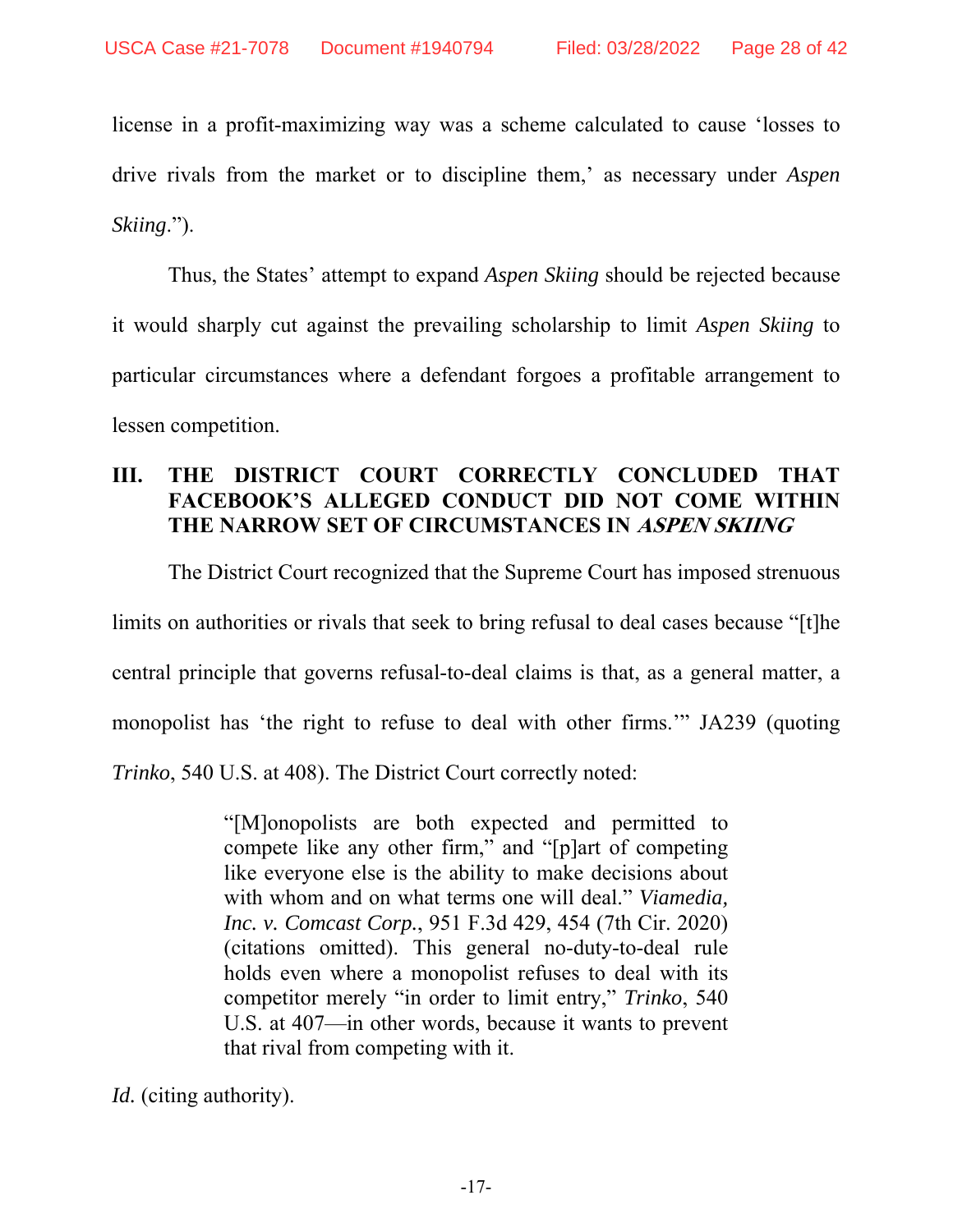The States and certain of their amici seek to broaden Aspen Skiing in order to capture within it Facebook's Platform policies. Appellants' Br. at 63–64, 66–67; Br. of U.S. as *Amicus Curiae* Supporting Appellants at 18–28; Br. of *Amicus Curiae* the American Antitrust Institute in Support of Plaintiffs-Appellants, *New York et al. v. Facebook, Inc.* (D.C. Cir. Jan. 28, 2022) (No. 21-7078) ("AAI Amicus"). But—as the District Court recognized (JA241–242, 243–244)—liability for unilateral refusals to deal must only be found when the narrow circumstances in *Aspen Skiing* are present.

In *Novell*, the Tenth Circuit recognized that "[s]ince *Aspen,* the Supreme Court has refused to extend liability to various other refusal to deal scenarios, emphasizing that *Aspen* represents a 'limited exception' to the general rule of firm independence." *Novell*, 731 F.3d at 1074. The court then described that "at least two" factors must be present to "invoke *Aspen*'s limited exception" to "the general rule protecting unilateral conduct." *Id.*

First, "there must be a preexisting voluntary and presumably profitable course of dealing between the monopolist and rival." *Novell*, 731 F.3d at 1074. Second, "the monopolist's discontinuation of the preexisting course of dealing must suggest a willingness to forsake short-term profits to achieve an anticompetitive end." *Id.* at 1075 (internal quotes omitted).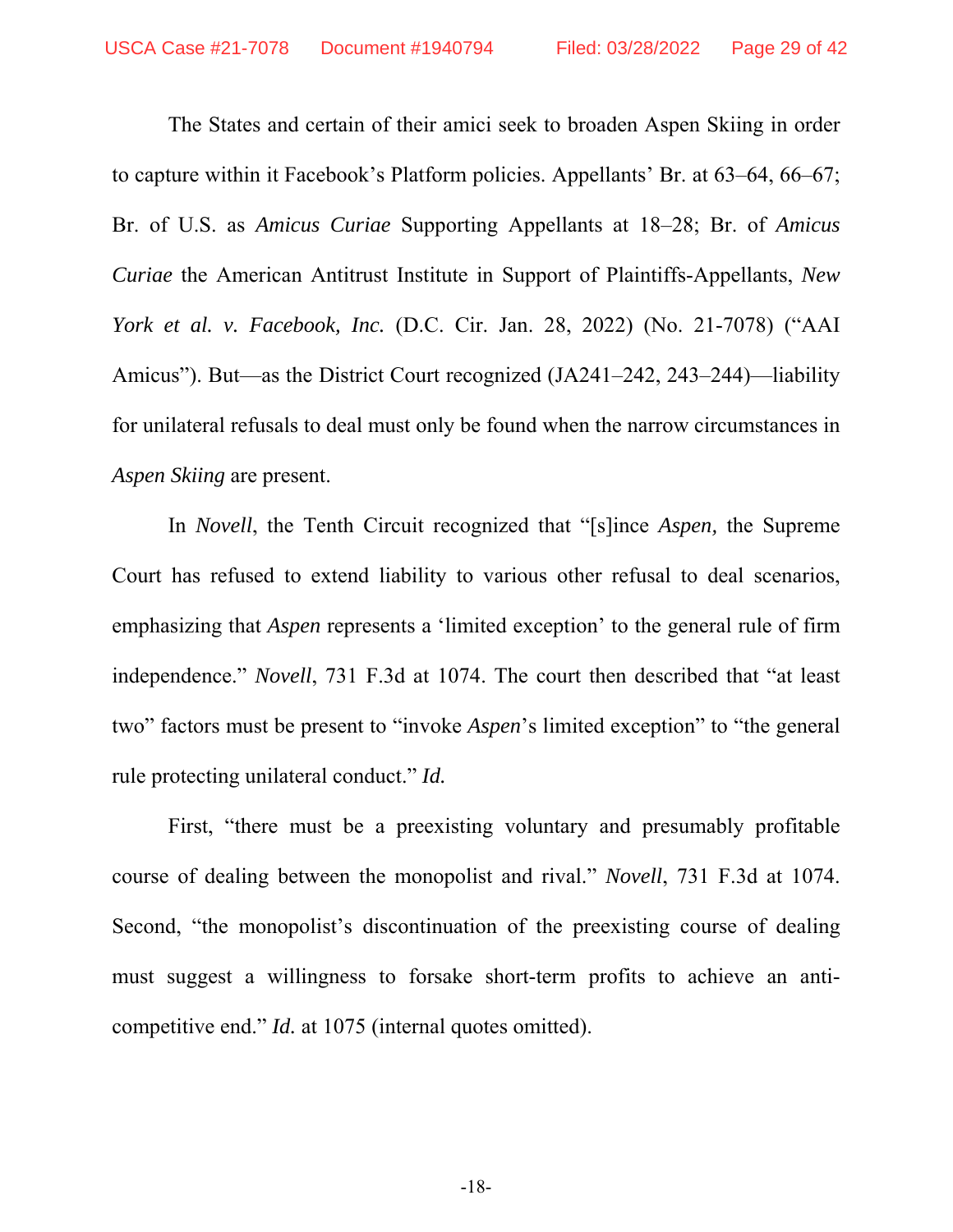Even if these two factors are present, the court recognized that "firms routinely sacrifice short-term profits for lots of legitimate reasons that enhance consumer welfare." *Novell*, 731 F.3d at 1075. Therefore, the court made clear that even *more* is required—the refusal to deal must be "part of a larger anticompetitive enterprise" "to drive a rival from the market." *Id.* "Put simply, the monopolist's conduct *must be irrational but for its anticompetitive effect.*" *Id.* (emphasis added); *see also id.* at 1077 ("The point of the profit sacrifice test is to isolate conduct that has *no* possible efficiency justification." (emphasis in original)); Areeda & Hovenkamp, *supra* p. 6, ¶ 772d3 (stating that a unilateral refusal to deal must be "irrational" meaning "the defendant sacrificed an opportunity to make a profitable sale only because of the adverse impact the refusal would have on a rival").

The facts alleged here do not meet the exacting standard necessary to state a claim under *Aspen Skiing*. *First*, in *Aspen Skiing*, the parties had negotiated the joint arrangement annually for over a decade until the defendant's about-face. *Aspen Skiing*, 472 U.S. at 589–592. Here, by contrast, developers never paid Facebook for unrestricted access to Platform and Facebook's policies were unilateral and not aimed at a particular competitor. Facebook's Br. at 37; *see* JA92 (¶¶ 195–196); JA62–63 (¶ 80).

Second, as the States acknowledge, the social media sector experienced major industry-wide changes during the time period that is the subject of the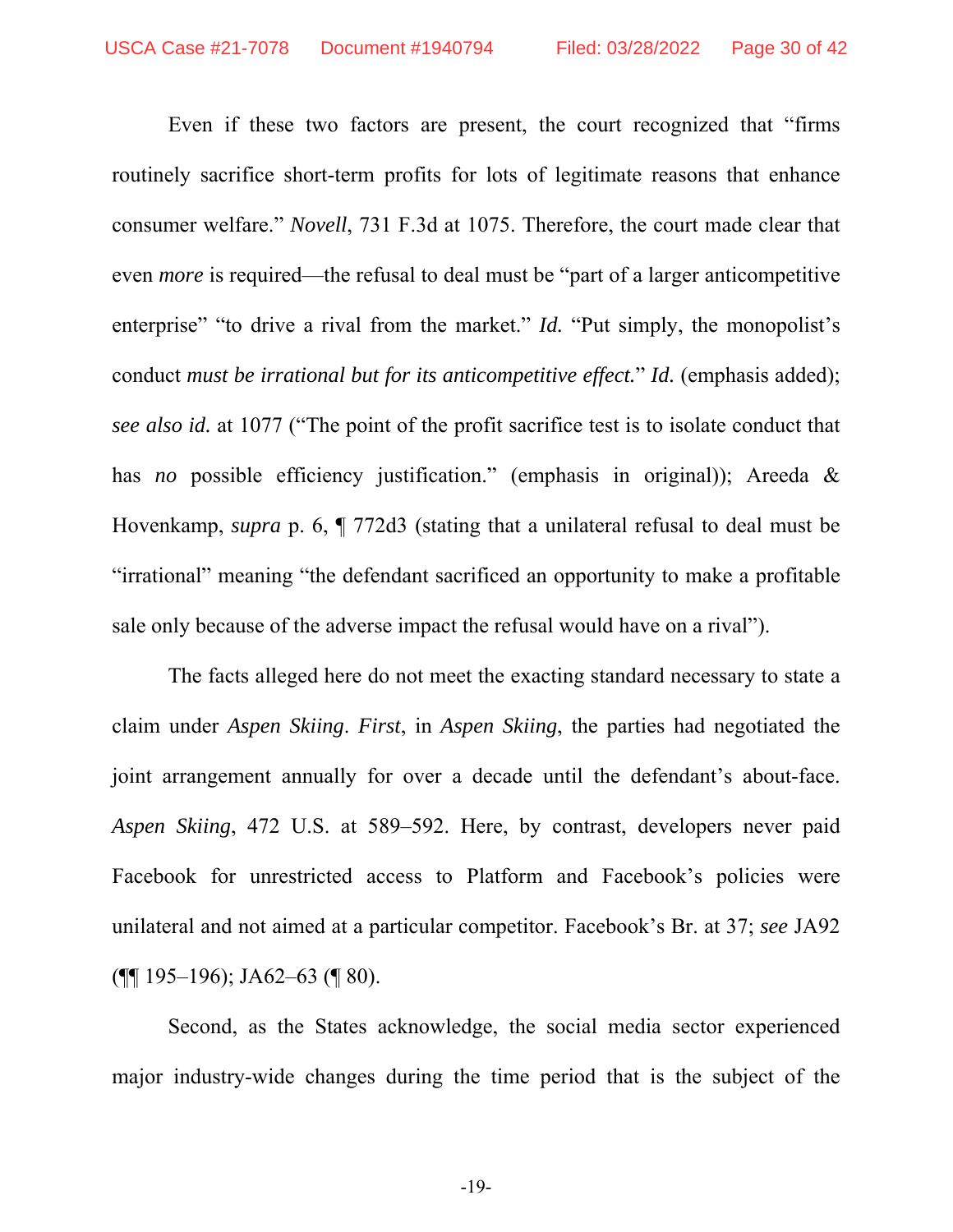Complaint, *see* JA66–67, 68, 80 (¶¶ 92–97, 100, 149–150). Yet the States fail to allege how Facebook's policy updates to account for these changes were irrational. At most, the States allege that Facebook's updates to its Platform policies caused it to forego some "profitable business relationships," JA90, 92 (¶¶ 186, 195–196), but the States allege no facts indicating these policy changes were unprofitable to Facebook *overall*, even in the short term. Additionally, there are no allegations that it would have remained beneficial for Facebook to maintain its platform policies as competitors emerged. In other words, the States' allegations fail to show how updates to Facebook's policies were different from how all businesses conduct themselves to adapt to industry changes—particularly in an industry as dynamic as the one in which Facebook operates. *See Qualcomm*, 969 F.3d at 994–95.

Indeed, Facebook's ability to profit depends on its ability to gain (and keep) users. *See, e.g.*, Facebook Inc., Annual Report (Form 10-K) at 5, 7, 15–16 (Dec. 31, 2013) (describing Facebook's strategy and competitiveness as oriented on its ability to attract, connect, and engage users). Facebook's decision to prevent third parties from using free tools provided by Facebook to then divert users *away* from Facebook therefore demonstrates nothing more than Facebook's long and shortterm interest in retaining its user-base. For example, the first material risk factor Facebook listed in its 2014 Form 10-K was that "[i]f we fail to retain existing users or add new users, or if our users decrease their level of engagement with our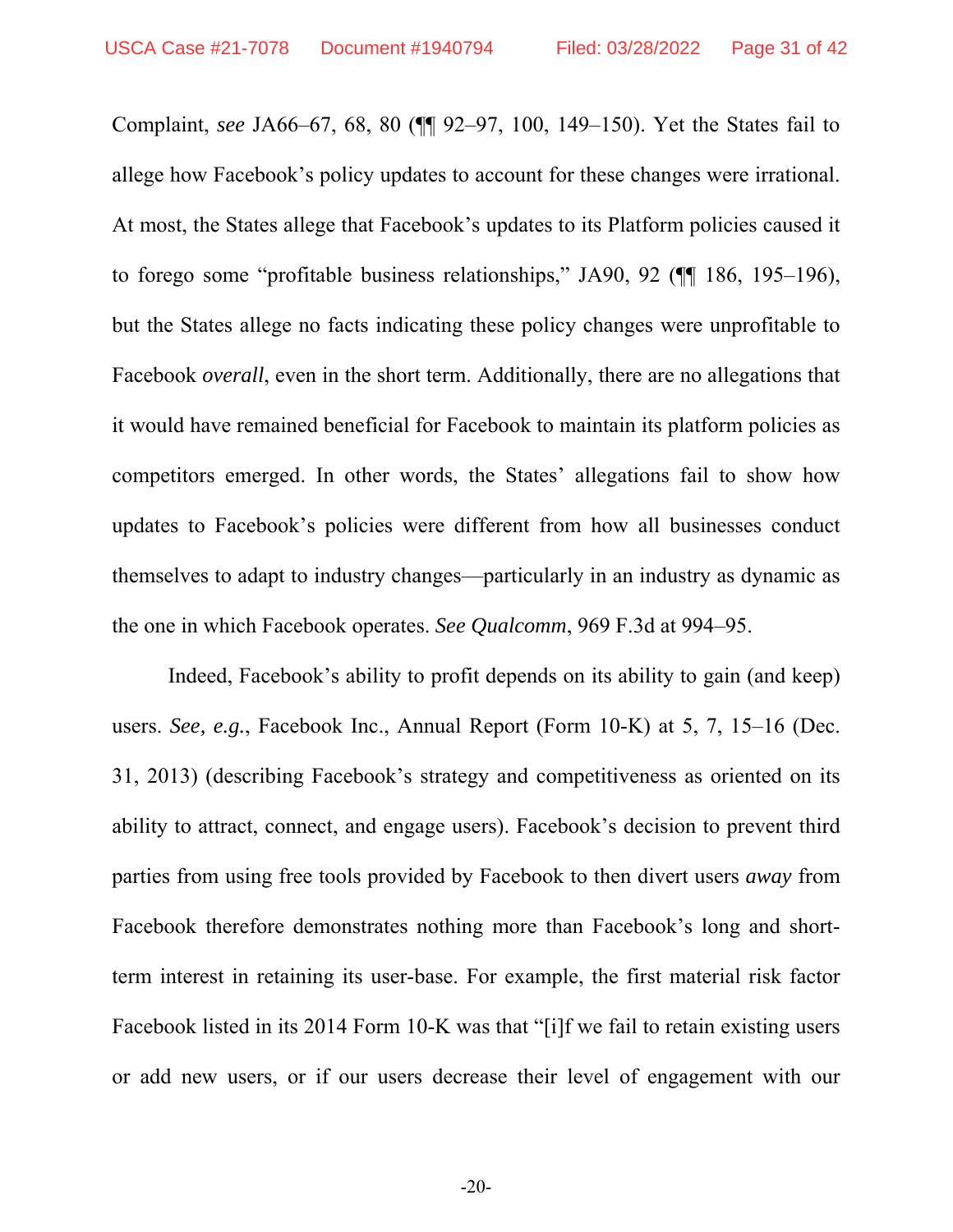products, our revenue, financial results, and business may be significantly harmed." Facebook Inc., Annual Report (Form 10-K) at 9 (Dec. 31, 2014).

Third, in *Aspen Skiing*, the defendant would not accept the *face value* of its ski tickets from the plaintiff—strongly suggesting that the defendant engaged in less efficient behavior to hurt a rival. *See Trinko*, 540 U.S. at 409 ("[T]he defendant's unwillingness to renew the ticket *even if compensated at retail price*  revealed a distinctly anticompetitive bent."); *id.* ("In *Aspen Skiing*, the defendant turned down a proposal to sell at its own retail price, suggesting a calculation that its future monopoly retail price would be higher."). The States do not allege that similar facts exist here. Their allegations instead make clear that when the actions of Facebook's competition were harmful, Facebook reacted as a rational competitor would.

The District Court also recognized that courts have generally deemed unilateral refusals to deal lawful—consistent with the general goal of antitrust law—i.e., to benefit consumers (rather than protect competitors). JA240–241*.* More specifically, and in line with the economic principles discussed above, forcing a firm to deal with a rival may have the detrimental effect of *harming*  consumers by: (1) reducing incentive for firms to invest in and innovate goods, services, etc.; (2) allowing courts to define the conditions pursuant to which firms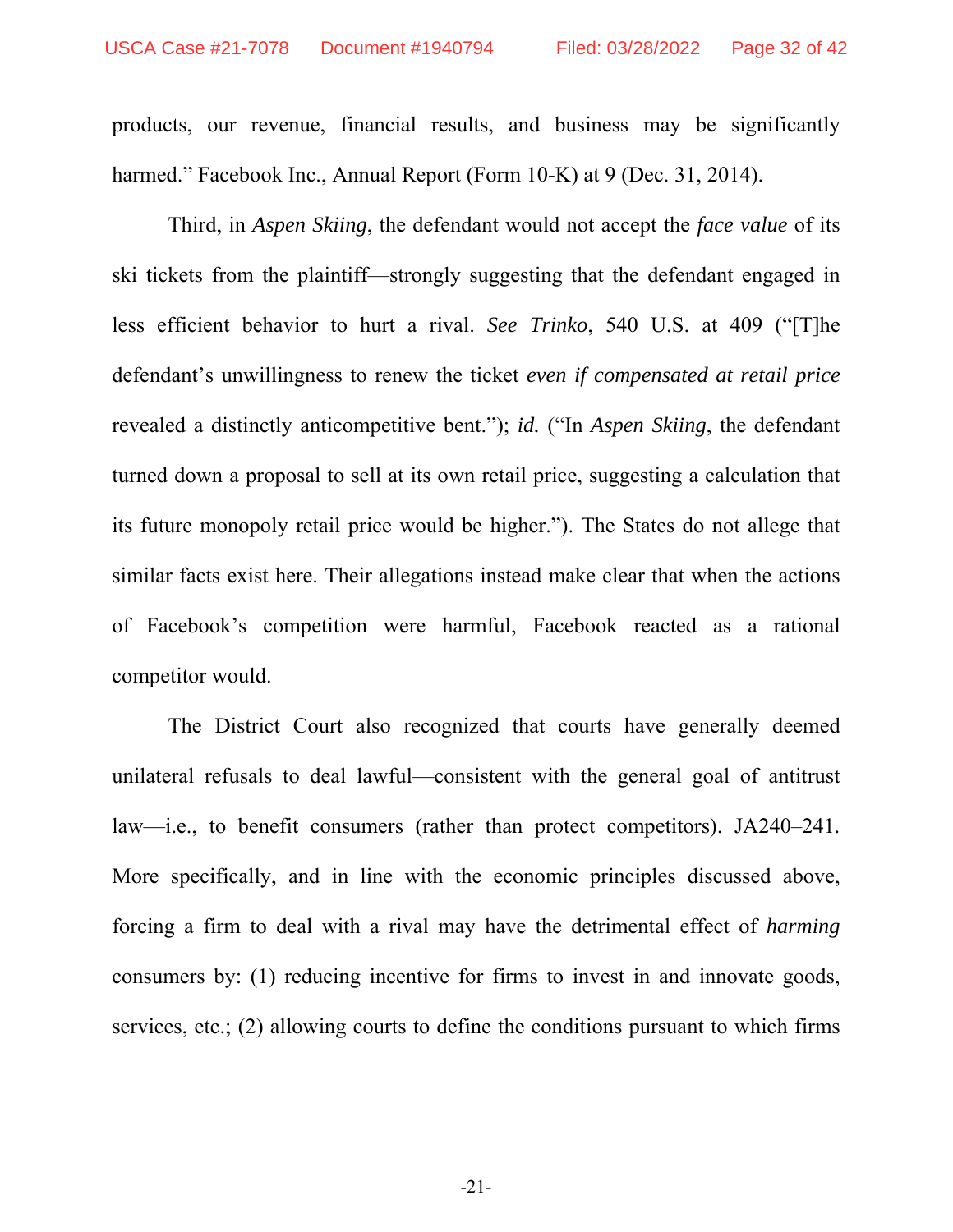deal with each other; and (3) providing opportunities for collusion between competitors. *Id.*

While certain *amici* suggest that "[n]one of those policy concerns" are relevant here (AAI Amicus at 12-13), their reasoning illustrates why a departure from *Trinko* would be problematic. For instance, AAI suggests simply that "[i]nterconnection specifications freely and voluntarily given away to attract content are a far cry from the [OSS] services Verizon was forced to price and sell to rivals against its wishes." AAI Amicus at 13. But who determines if it is a "far cry" and when a firm must "freely and voluntarily" give something to its rival? Additionally, the DOJ implies that forced sharing here may not have detrimental effects on investment in innovation because developers may create value on Facebook. DOJ Amicus, *supra* p. 11, at 25–26. But the DOJ overlooks the key point discussed above—that Facebook depends on users to stay *on Facebook*—and therefore, it is rational not to aid competitors in using resources Facebook provides to urge users away from Facebook by creating a competing social media service. A finding to the contrary would encourage free-riding in a way that is in tension with these goals. *See* Meese, *supra* p. 13, at 82, 106, 109 (noting that in *Aspen*, "the Court failed to consider the very real possibility that the new agreement offered by the defendant was an effort to create a contractual property right that prevented the plaintiff from free riding on the defendant's promotional investments").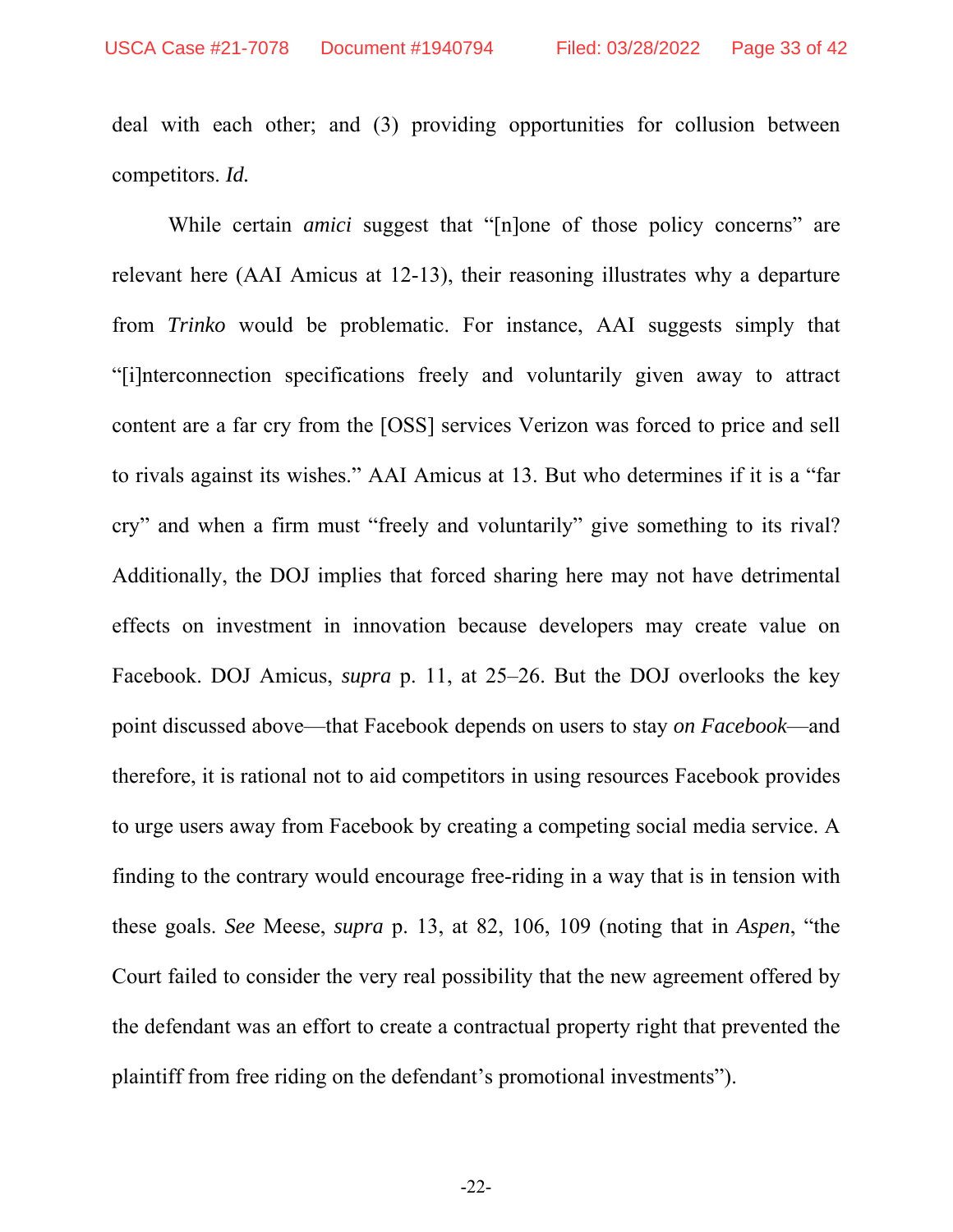The facts alleged here do not fall within the narrow course-of-conduct in *Aspen Skiing*, underscoring the impropriety of vilifying Facebook's conduct. This view of Facebook's policies is consistent with the decisions upholding Facebook's platform policies. *See* Facebook's Br. at 37.

## **IV. THE DISTRICT COURT USED THE PROPER LEGAL FRAMEWORK TO ANALYZE THE STATES' PLATFORM POLICY CLAIMS**

Implicitly rejecting the States' call for an amorphous standard of Section 2 liability, the District Court properly analyzed Facebook's conduct through the refusal to deal test derived from the particular facts at issue in *Aspen Skiing* and clarified by *Trinko*. JA244–246. The District Court also rejected the States' attempt to characterize their allegations as other types of antitrust violations, such as conditional dealing. *Id.* at 33–34. The District Court's analysis was proper.

## **A. The Complaint's allegations fall squarely within the refusal to deal legal framework.**

The States attempt to evade the application of the strict test for refusals to deal by recasting their allegations as exclusive dealing. Exclusive dealing involves an agreement whereby an alleged monopolist requires a buyer to buy goods or services only from it (or a seller to sell certain goods only to the monopolist). *See*  Areeda & Hovenkamp, *supra* p. 6, ¶ 1800. The conduct alleged here is not exclusive dealing.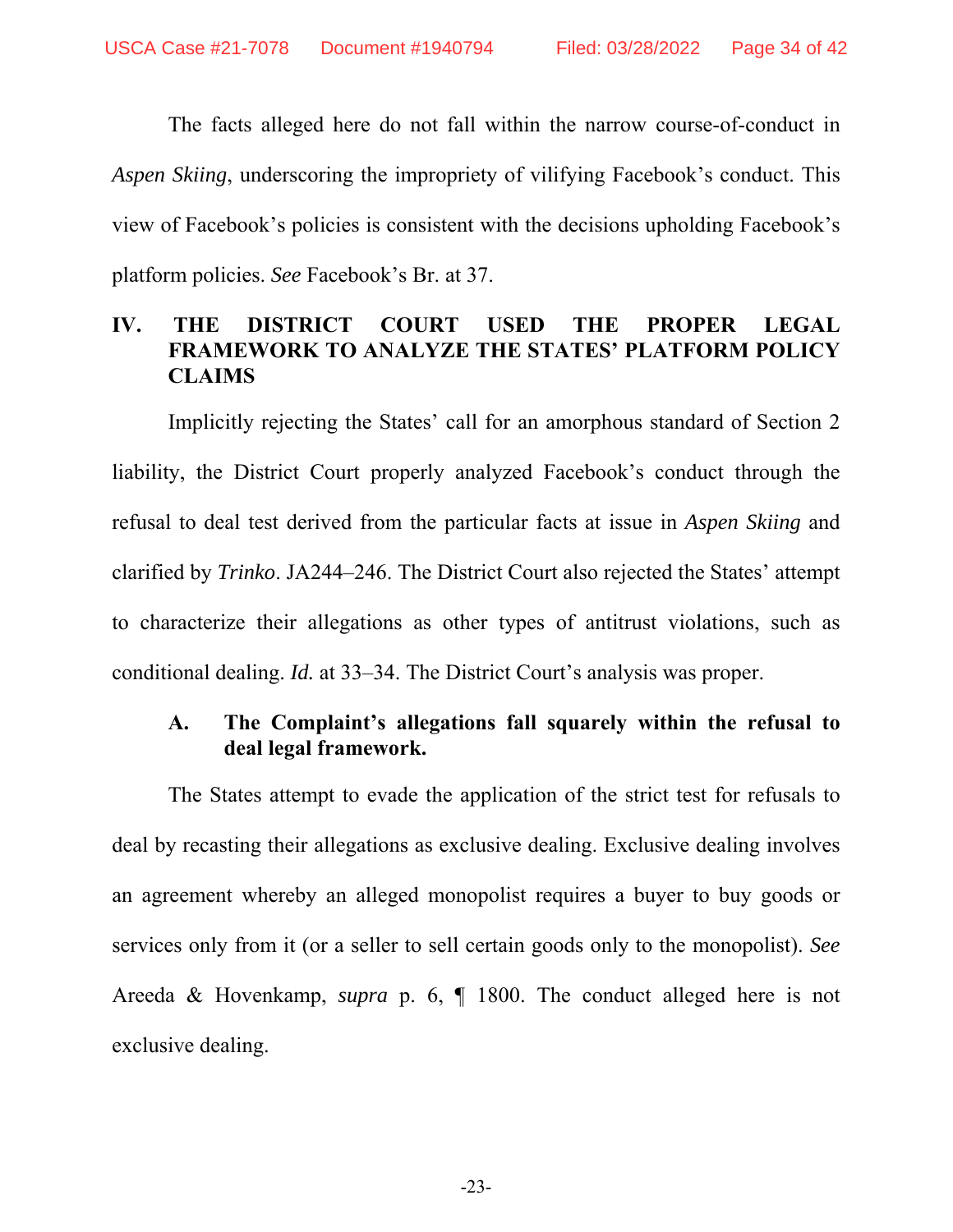The Complaint alleges that Facebook declined to make certain APIs available to rivals who sought to use that access to take Facebook's customers. JA93–94 (¶¶ 199–203). As noted above, that is permissible, rational, conduct under established Supreme Court precedent and many businesses, regardless of size, impose similar limits. The District Court decision is consistent with all of the federal courts of appeal that have considered this issue. *See Qualcomm*, 969 F.3d at 993–94; *Viamedia*, 951 F.3d at 455–60; *Novell,* 731 F.3d at 1075; *see also St. Luke's Hosp. v. ProMedica Health Sys., Inc.*, 8 F.4th 479, 486–87 (6th Cir. 2021) (citing Judge Boasberg's decision).

The States attempt to avoid precedent by claiming that Facebook has not just refused to deal with its competitors, but also imposed conditions on third-party developers and apps thereby creating an exclusivity arrangement. States' Br. at 60– 61. This, however, is not what they alleged. The States did *not* allege that Facebook demanded or agreed that developers not work with rivals. They alleged that Facebook's refusal was intended to stop the use of its Platform to create new features that compete with Facebook. JA93–94 (¶ 202). This is a mischaracterization that relies on *Lorain Journal*, *Actavis*, and *Otter Tail*, each of which involved agreements with others purportedly designed to harm the plaintiffs. States' Br. at 59–60.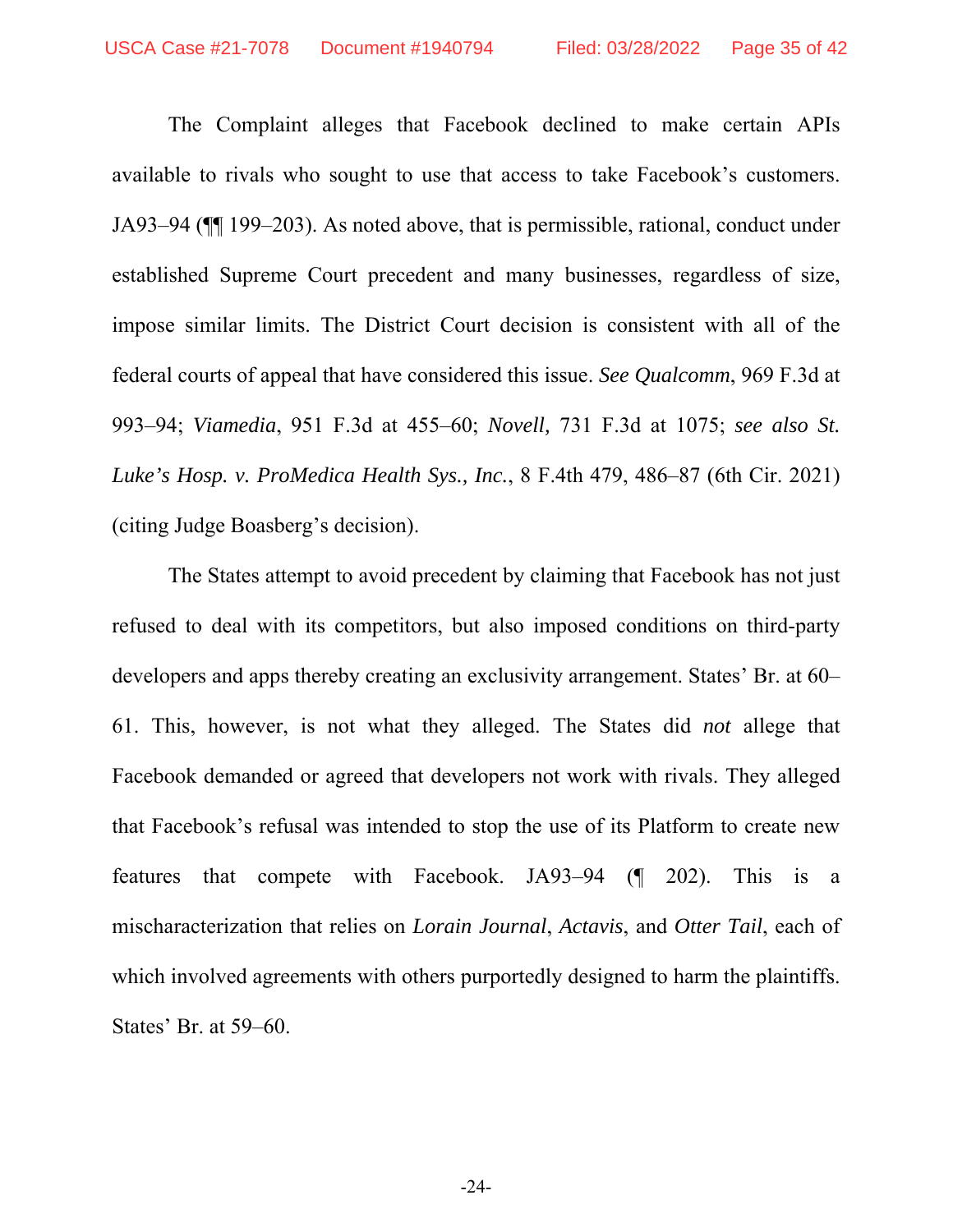Here, the States do not allege that Facebook's terms of access to its Platform interfered with any application developer's *independent* dealing with third parties, which is required under a theory of conditional dealing. *Lorain Journal* and *Otter Tail* both involved claims of a monopolist demanding that third parties agree not to work with the monopolist's rivals. *Lorain Journal Co. v. United States* held that the newspaper's demands that its advertisers agree to boycott its rival was illegal. 342 U.S. 143, 152–155 (1951). It seems clear that it would have been legal for the newspaper simply to refuse to run ads for the rival radio station, particularly in light of *Trinko*. Here, there is no allegation that developers have agreed with Facebook not to develop products for rivals, and the alleged facts show the opposite: many developers that use the Platform deal with Facebook's rivals too.

*Otter Tail Power Co. v. United States* concerned a regulated utility's demand that its customer generators not deal with its competitors. 410 U.S. 366, 378 (1973). The decision, which predates *Trinko* by 31 years, is very narrow given that it involved a heavily regulated utility. *See, e.g.*, Phillip Areeda, *Essential Facilities: An Epithet in Need of Limiting Principles*, 58 Antitrust L.J. 841, 848 (1989) ("Thus, the Court could airily require *Otter Tail* to deal but never burden itself with the administrative details, because the Federal Power Commission had the statutory authority and presumed expertness to regulate the prices and terms of dealing. *Otter Tail* is thus quite narrow."); *see also* Areeda & Hovenkamp, *supra* p.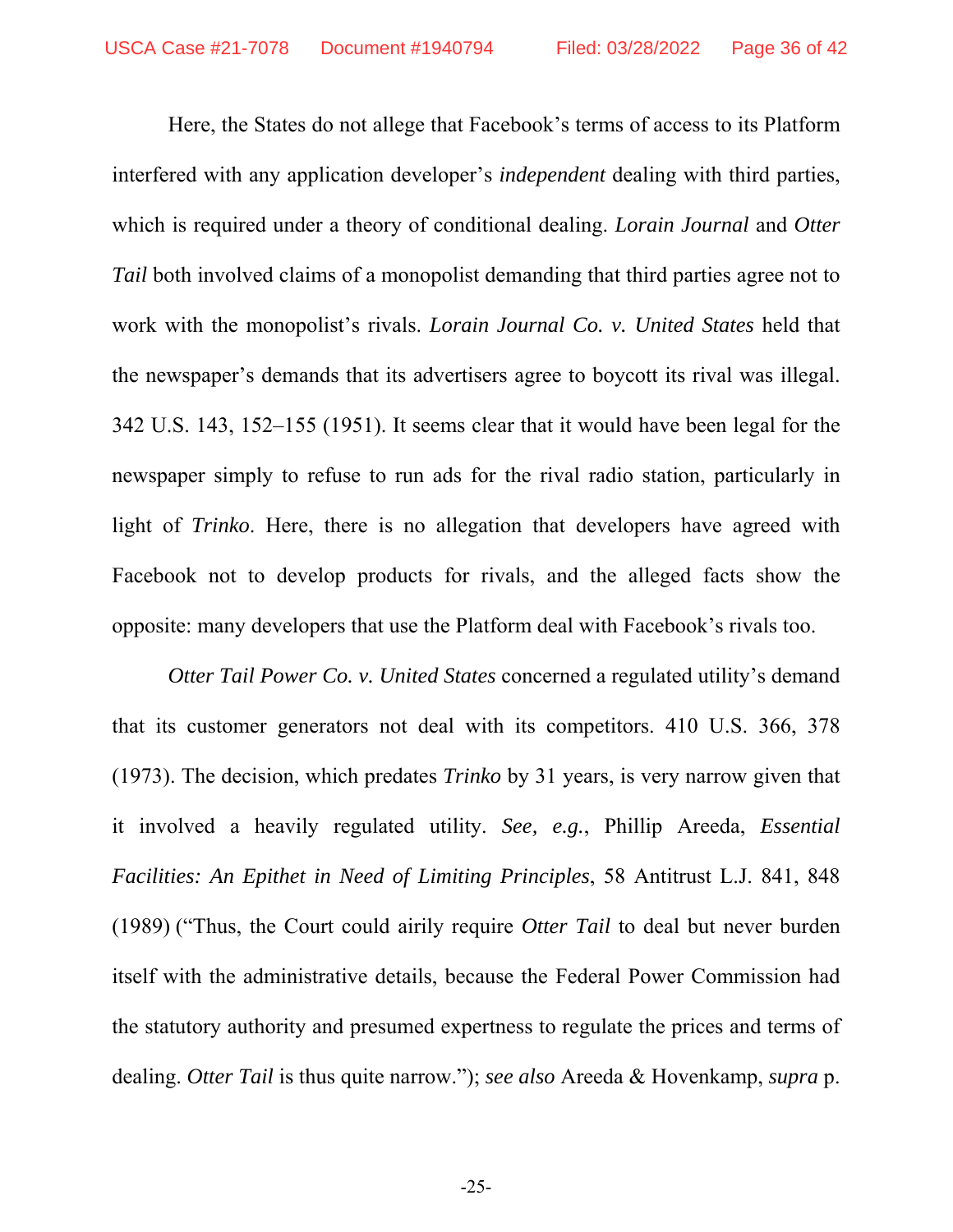6, ¶ 772 ("*Otter Tail* is quite distinguishable from the Supreme Court's subsequent *Trinko* decision, where federal and state regulators had all the power to issue and had issued the dealing orders that the plaintiff was requesting, as well as the power to remedy violations.").

Finally, *FTC v. Actavis, Inc.* is a case arising under Section 1 concerning allegations of an agreement between pharmaceutical manufacturers to delay entry of generic drugs—not a Section 2 case asserting a unilateral refusal to deal or other arrangement otherwise pertinent here. 570 U.S. 136, 152 (2013). *Actavis* is irrelevant to the allegations by the States.

These cases are not applicable to the conduct alleged in the Complaint. Saying the magic word that access is "conditioned" on an agreement not to compete does not transform a refusal to deal with competitors into anything more.

## **B. The Court should not adopt the States' pliable, vague standard for refusals to deal.**

The States describe as "flexible" the standard to determine if there has been a potentially anticompetitive refusal (States' Br. at 63), ignoring the test articulated by *Trinko* and appellate courts that have since considered the issue. *Supra*, p. 24; *see also Barry Wright Corp. v. ITT Grinnell Corp.*, 724 F.2d 227, 234 (1st Cir. 1983) (Breyer, J.) ("Rules that seek to embody every economic complexity and qualification may well . . . undercut<sup>[]</sup> the very economic ends they seek to serve.").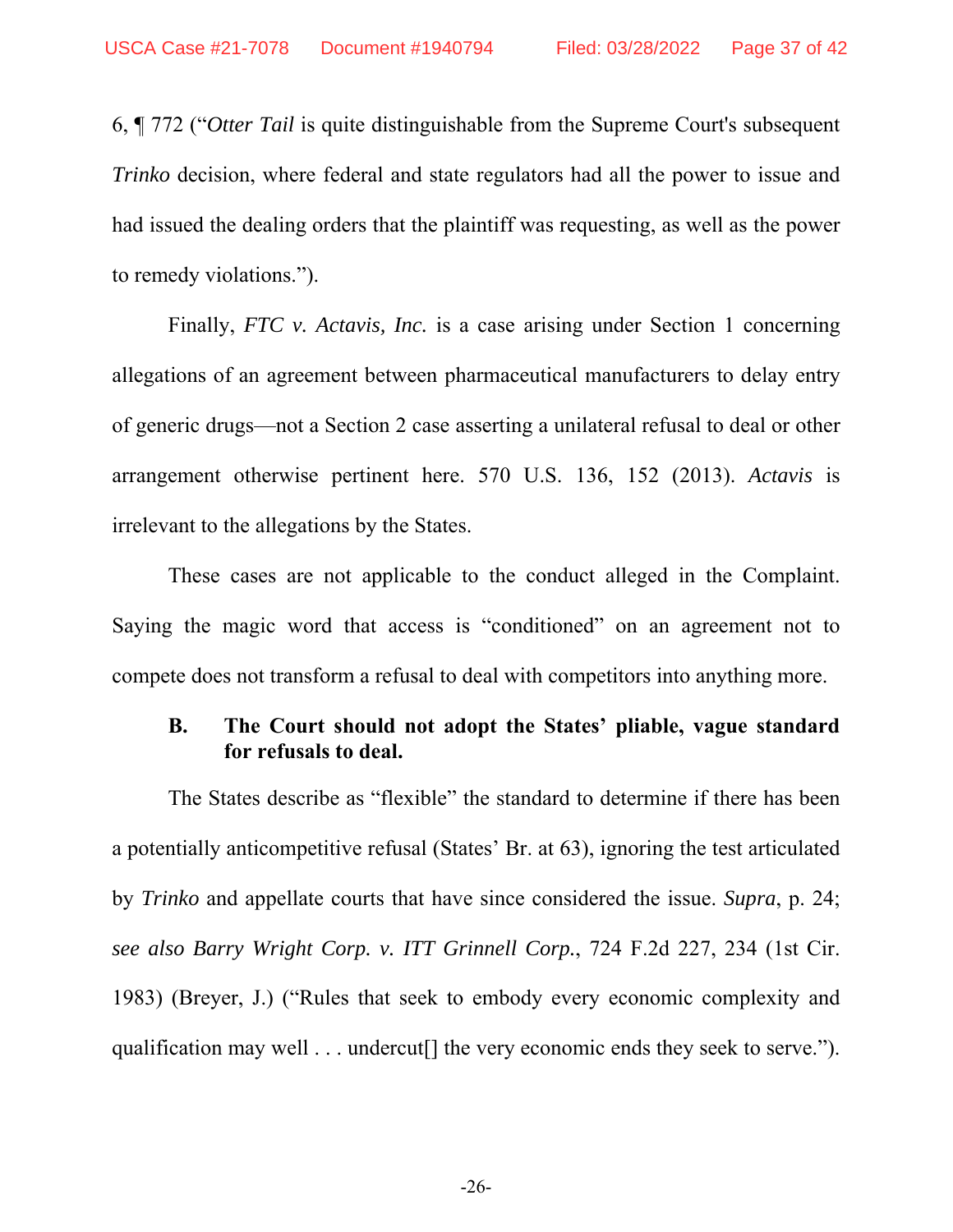The States urge the Court to infer anticompetitive effect from Facebook's purported malice. *Id*. at 64. Their malleable approach should not be adopted here.

The States' focus on intent (States' Br. at 57, 64), disregards that antitrust liability is determined by competitive effects, not the purpose or intent behind the conduct. *See United States v. Microsoft Corp.*, 253 F.3d 34, 59 (D.C. Cir. 2001). Evidence that a defendant *intended* to harm its rivals is insufficient to prove the requisite harm to competition: "[A]n act of pure malice by one business competitor against another does not, without more, state a claim under the federal antitrust laws; those laws do not create a federal law of unfair competition." *Brooke Group v. Brown & Williamson Tobacco Corp.*, 509 U.S. 209, 225 (1993). Absent conduct consistent only with anticompetitive harm, an inference from the intent behind a monopolist's conduct is unjustified. "Indeed, [under most circumstances], the 'intent' to create a monopoly anticompetitively cannot be distinguished from the intent to do so competitively." Hovenkamp, *The Monopolization Offense*, *supra* p. 13, at 1039; *see also Novell*, 731 F.3d 1078 ("Were intent to harm a competitor alone the marker of antitrust liability, the law would risk retarding consumer welfare by deterring vigorous competition . . . .").

Similarly, in *Brooke Group*, the Supreme Court dismissed the relevance of intent evidence in establishing the crucial element of recoupment in predatory pricing: "No inference of recoupment is sustainable on this record, because no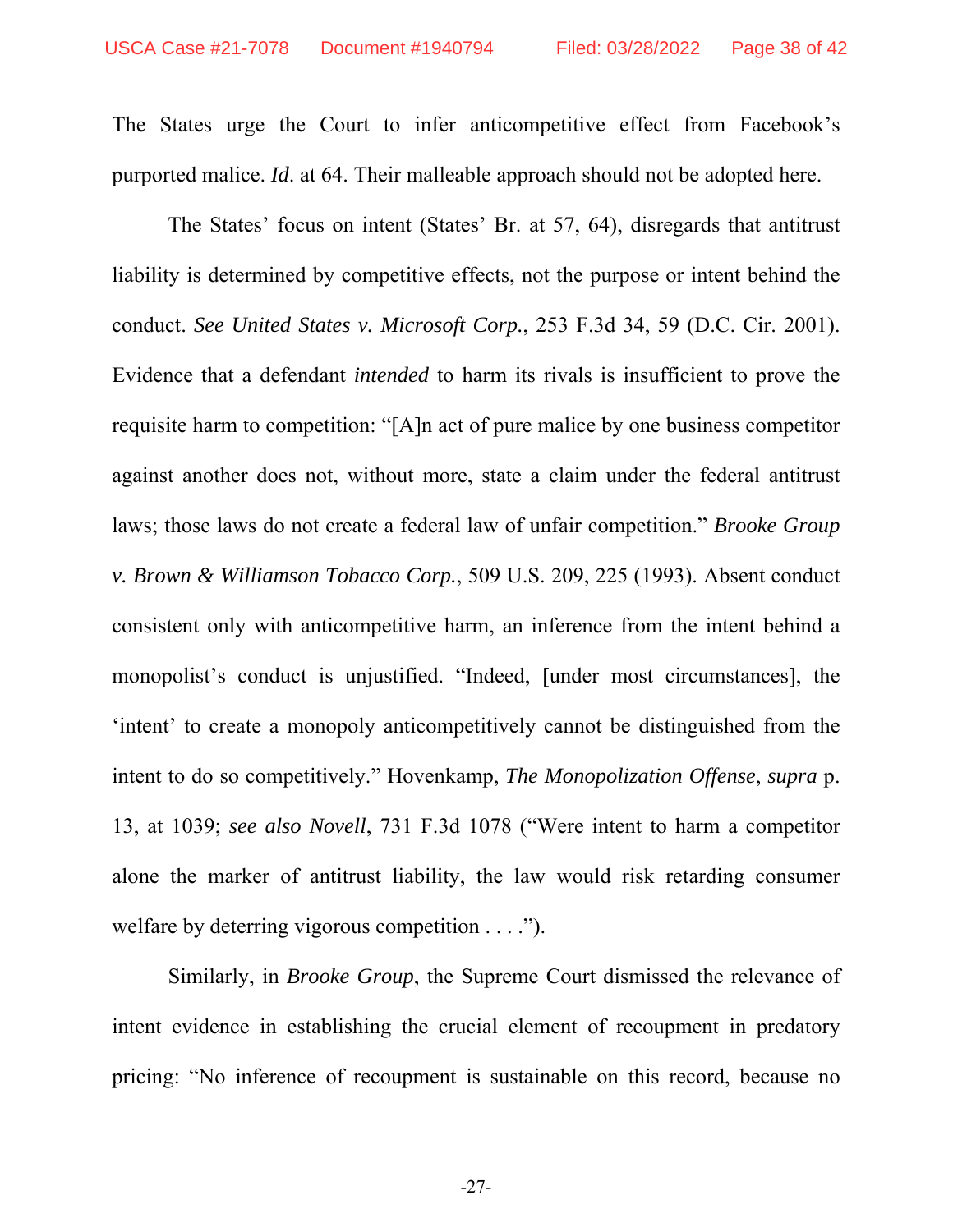evidence suggests that [defendant]—*whatever its intent in [its allegedly predatory conduct] may have been*—was likely to obtain the power to raise [prices] above a competitive level." 509 U.S. at 232 (emphasis added). Despite evidence that the defendant was successful in bringing about the intended outcome of its scheme, its intent to bring it about—even coupled with the fact that it *did* come about—was insufficient to establish anticompetitive effect. *Id.* at 242–43. Because the alleged "means of recouping losses from predatory pricing [was] 'highly speculative,' competent evidence [was] necessary to allow a reasonable inference that [defendant's conduct] poses an authentic threat to competition." *Id*. (citation omitted).

In the absence of the ability to distinguish effects, intent evidence is likely only to exacerbate the risk of false positives—precisely the result the *Trinko* court sought to avoid. "Evidence of intent is not particularly probative of underlying economic realities of the sort that almost all antitrust laws are intended to punish and deter . . . . reliance on . . . statements of intent by economic actors threatens to undermine the economic foundations of antitrust jurisprudence, and thus the purpose of the antitrust laws." Geoffrey A. Manne & E. Marcellus Williamson, *Hot Docs vs. Cold Economics: The Use and Misuse of Business Documents in Antitrust Enforcement and Adjudication*, 47 Ariz. L. Rev. 609, 651, 654 (2005).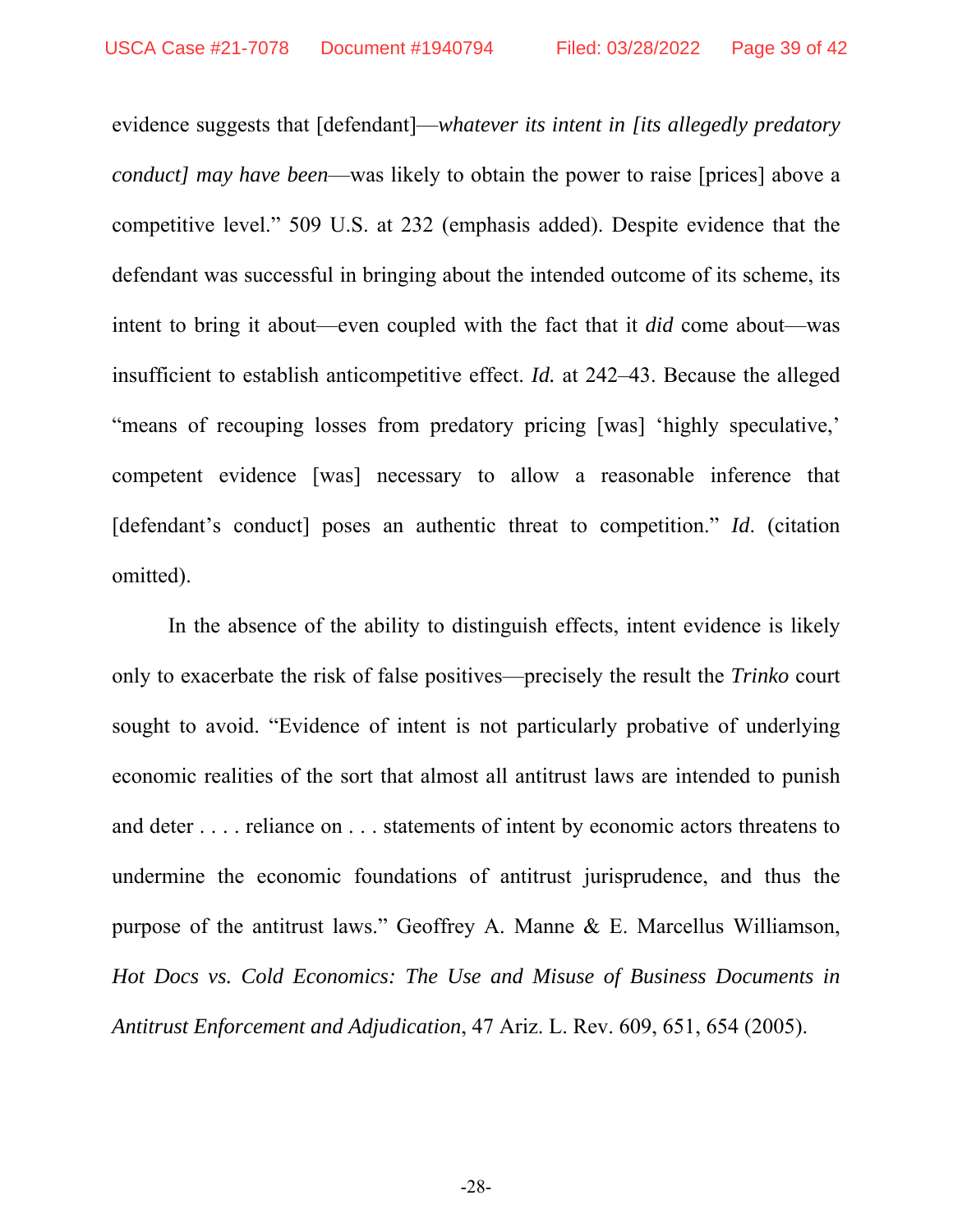Regardless of how the States attempt to characterize the refusal, they cannot evade *Trinko*'s holding that even a monopolist has the right to refuse to deal or cooperate with its competitors and can even break off an ongoing relationship so long as the monopolist is not sacrificing benefits to itself when it does so. JA242– 243 (citing *Trinko*, 540 U.S. at 408–09 & *Aspen Skiing*, 472 U.S. at 610–11).

## **CONCLUSION**

In light of the economic and legal principles discussed above, the District Court's decision should be affirmed.

Dated: March 28, 2022 Respectfully submitted, Washington, D.C.

# **WHITE & CASE**

 /s/ *George L. Paul* George L. Paul Andrew Black Jaclyn Phillips Nathan Swire

## **WHITE & CASELLP**

701 Thirteenth Street, N.W. Washington, D.C. 20005 Telephone:  $+ 12026263600$ Facsimile:  $+ 12026399355$ 

Rucha Phadtare

#### **WHITE & CASELLP**

1221 Avenue of the Americas New York, New York 10020 Telephone:  $+12128198200$ Facsimile:  $+ 1 212 354 8113$ 

*Attorneys for Amicus Curiae*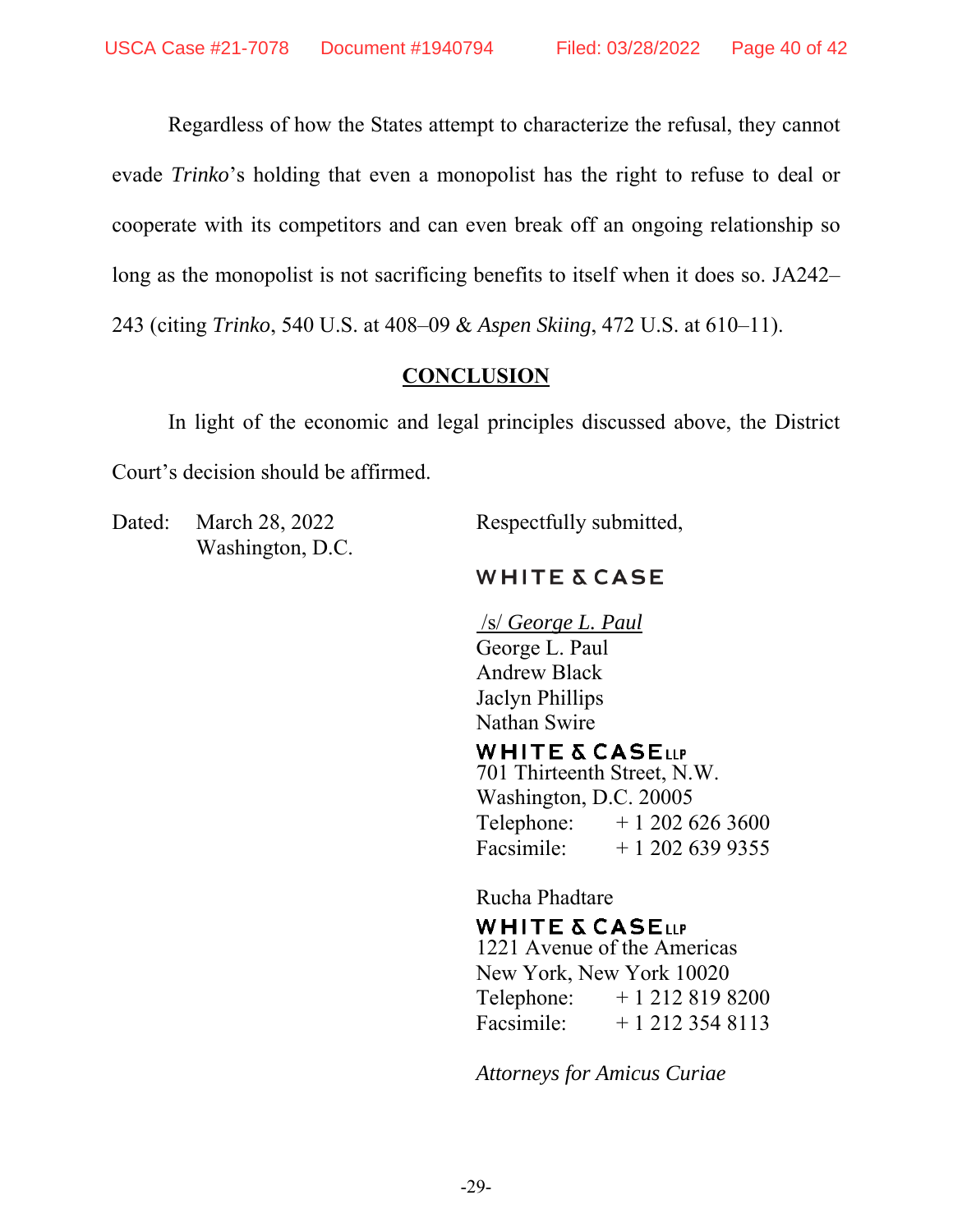#### **CERTIFICATE OF COMPLIANCE**

I certify, pursuant to Federal Rule of Appellate Procedure  $32(g)$ , that this brief complies with the type-volume limitation of Federal Rule of Appellate Procedure  $29(a)(5)$  and  $32(a)(7)(B)$  because, excluding the portions of the brief exempted by Federal Rule of Appellate Procedure 32(f) and D.C. Circuit Rule  $32(e)(1)$ , the brief contains 6,492 words.

I further certify that this brief complies with the typeface and type style requirements of Federal Rule of Appellate Procedure  $32(a)(5)$  and  $(a)(6)$ because it has been prepared using Microsoft Word 2016 in a proportionally spaced typeface (Times New Roman, 14 point).

Dated: March 28, 2022 /s/ *George L. Paul* Washington, D.C. George L. Paul